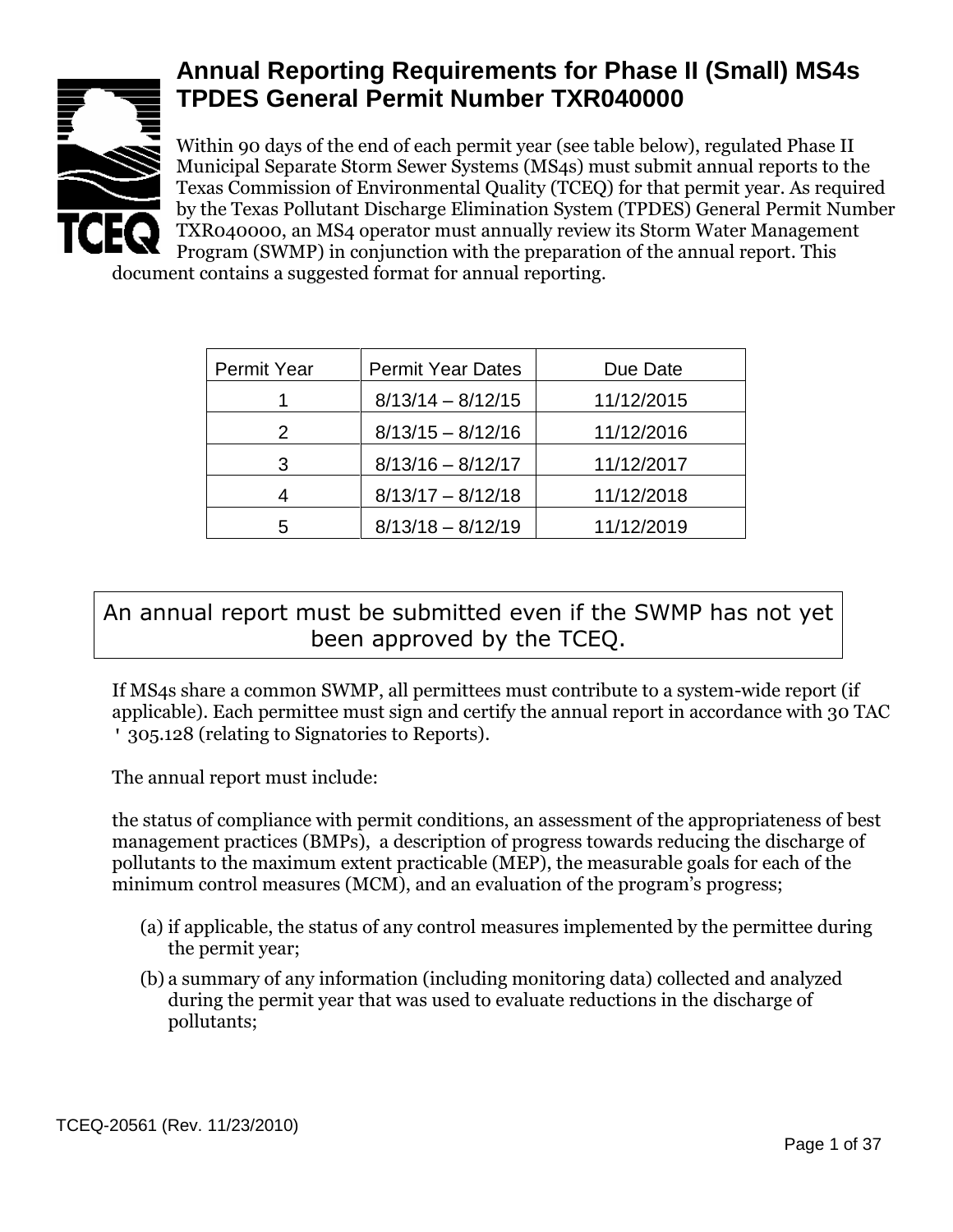- (c) a summary of the storm water activities the MS4 operator plans to undertake during the next permit year;
- (d) proposed changes to the SWMP, including changes to any BMPs or any identified measurable goals that apply to the program elements;
- (e) the number of municipal construction activities authorized under this general permit and the total number of acres disturbed;
- (f) the number of non-municipal construction activities that occurred within the jurisdiction of the permittee (as noticed to the permittee by the construction operators); and
- (g) if applicable, notification that the MS4 operator is relying on another government entity to satisfy some of its permit obligations.

The annual report must be submitted to the following address:

Texas Commission on Environmental Quality Storm Water & Pretreatment Team; MC-148 P.O. Box 13087 Austin, Texas 78711-3087

A copy of the annual report must also be submitted to the TCEQ Regional Office. To locate the TCEQ Regional Office that serves the area of the regulated small MS4, visit <<http://www.tceq.state.tx.us/about/directory/region/reglist.html>>.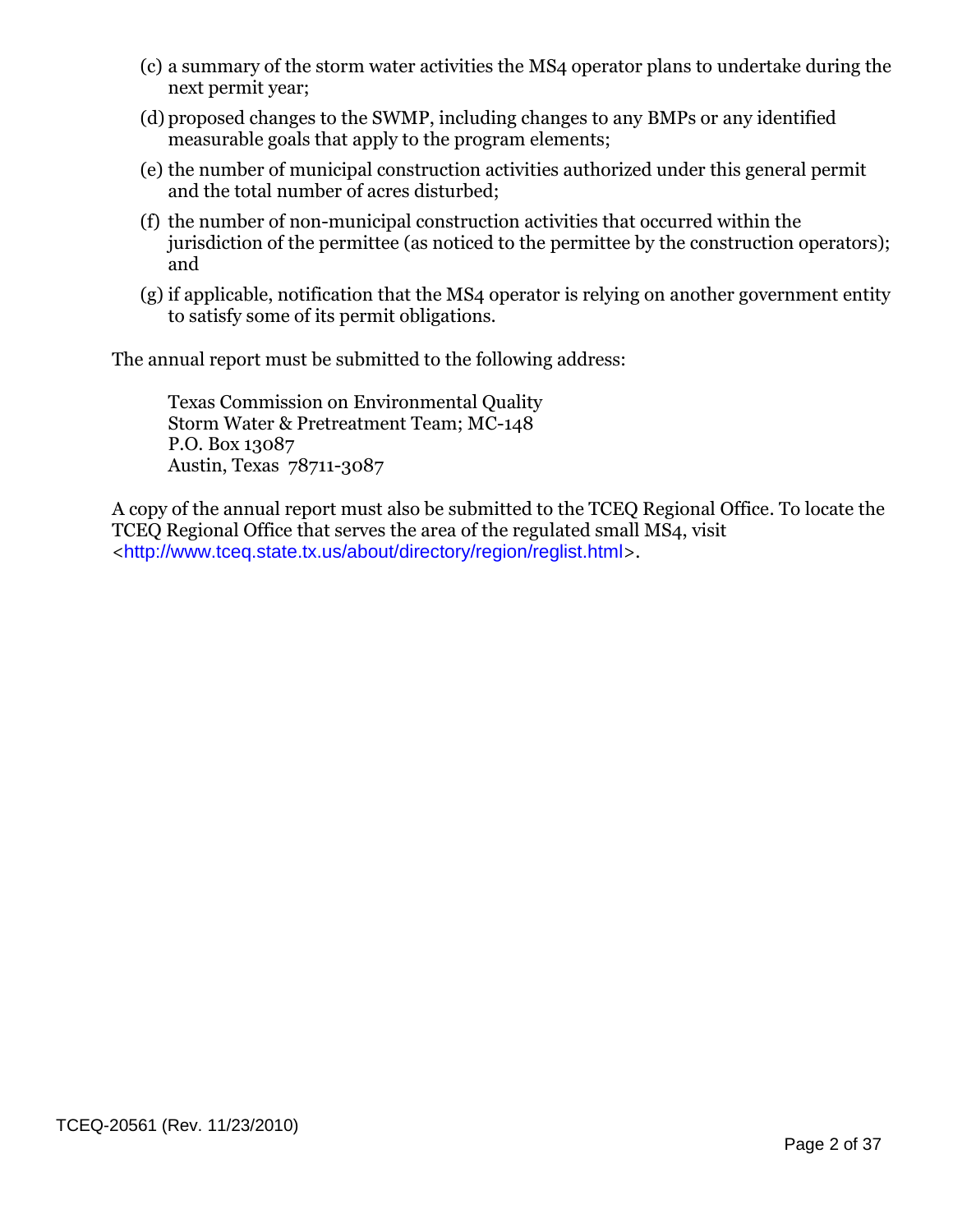### **Instructions for Phase II (Small) MS4 Annual Report TPDES General Permit Number TXR040000**

Use these instructions to assist in completing the MS4 Annual Report Form starting on page 11.

# **A. General Information**

- 1. Provide the:
	- assigned permit number, beginning and end dates of the annual reporting period (permit year),
	- name of the permittee (municipality or owner/operator of the MS4),
	- name, telephone number, mailing address and e-mail address for the appropriate contact person.
- 2. If the MS4 is relying on another government entity to satisfy some of the permit obligations, provide the name of the other entity and an explanation of the elements of the SWMP that the entity is responsible for implementing. A description of the agreement or written documentation of the agreement must be included in the SWMP.
- 3. For a shared SWMP, list all associated permit numbers and permittee names. Add more spaces or pages if needed.
	- (a) Indicate if this a system-wide annual report including information for all permittees. If "Yes," all represented permittees must sign the report in accordance with signatory requirements. The regulation governing who may sign an application form is 30 Texas Administrative Code (TAC) §305.128.
- 4. Indicate whether a copy of the annual report has been submitted to the TCEQ Regional Office. To locate the TCEQ Regional Office that serves the area of the regulated small MS4, visit <<http://www.tceq.state.tx.us/about/directory/region/reglist.html>>.

# **B. SWMP Modifications and Additional Information**

- 1. If changes have been made or are proposed to the SWMP, those modifications must be addressed in the annual report as required in Part II Section D 3 of the permit. If the TCEQ has notified you in writing that changes to the SWMP are necessary, those changes must be included in the report. Be sure to provide the following information in the explanation:
	- (a) Describe changes made to or proposed for the SWMP during the permit year, including changes to BMPs, measurable goals, dates, contacts, procedures or details during the permit year.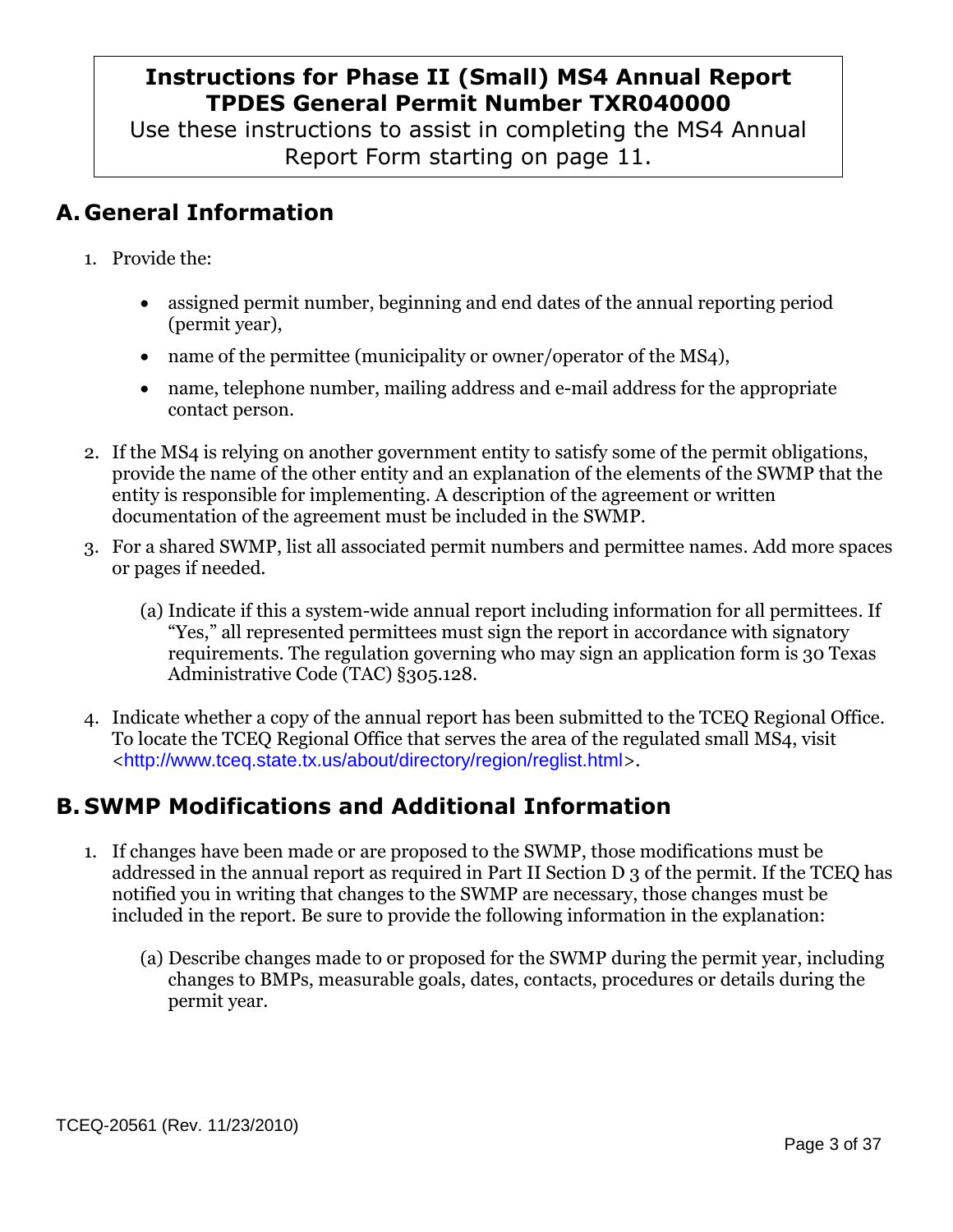- (b)If changes include additions or substitutions of BMPs, include a written analysis explaining why the original BMP is ineffective or not feasible and why the replacement BMP is expected to achieve the goals of the original BMP.
- (c) A Notice of Change (NOC) is required if revisions are proposed to a SWMP that has already been approved by the TCEQ. If the initial SWMP has not been approved, submit a letter describing the change(s) so that information may be considered during the SWMP review process. If an NOC is required, it must be submitted to the address shown on the NOC form. Do not attach the form to this report.
- 2. If the MS4 has annexed land, attach a description (or map) indicating the newly annexed area located within a regulated area, the BMPs to be implemented, and any resulting updates to the SWMP.
- 3. If the receiving water body is newly listed as impaired or a Texas Maximum Daily Load (TMDL) has been established, refer to Part II Section C of general permit TXR040000 for additional information about limitations on permit coverage, compliance with water quality standards, and prohibited discharges (Edwards Aquifer Recharge Zone, specific watersheds, etc.).
	- Impaired waters are those that do not meet applicable water quality standards and are listed on the Clean Water Act § 303(d) list. Constituents of concern are those for which the water body is listed as impaired. New sources or new discharges of the constituent(s) of concern to impaired waters are not authorized by the permit unless otherwise allowable under 30 TAC Chapter 305 and applicable state law. To determine if your receiving water has been listed as impaired, refer to the Texas 2008 List of Impaired Waters on the TCEQ website at

[<http://www.tceq.state.tx.us/compliance/monitoring/water/quality/data/08twqi/twqi](http://www.tceq.state.tx.us/compliance/monitoring/water/quality/data/08twqi/twqi08.html) [08.html>](http://www.tceq.state.tx.us/compliance/monitoring/water/quality/data/08twqi/twqi08.html).

 A TMDL is the maximum amount of a water quality contaminant that can be discharged into a body of surface water on a daily basis without causing an exceedance of surface water quality standards. More information about TMDLs is located on the TCEQ website at

[<http://www.tceq.state.tx.us/implementation/water/tmdl/tmdlprogram.html>](http://www.tceq.state.tx.us/implementation/water/tmdl/tmdlprogram.html).

- NOTE: Discharges of constituent(s) of concern to impaired water bodies for which there is a TMDL implementation plan are not eligible for coverage under this general permit unless they are consistent with the approved TMDL and the implementation plan. In order to be eligible for permit coverage, MS4 operators must incorporate into their SWMP the limitations, conditions and requirements applicable to their discharges, including monitoring frequency and reporting as required by the TCEQ rules. For discharges not eligible for coverage under this general permit, the discharger must apply for and receive an individual TPDES permit.
- 4. Indicate whether the MS4 has conducted analytical monitoring of storm water quality. Provide an explanation along with any monitoring data used to evaluate the success of the SWMP at reducing pollutants to the maximum extent practicable (MEP). Include a discussion of results with the explanation or summary.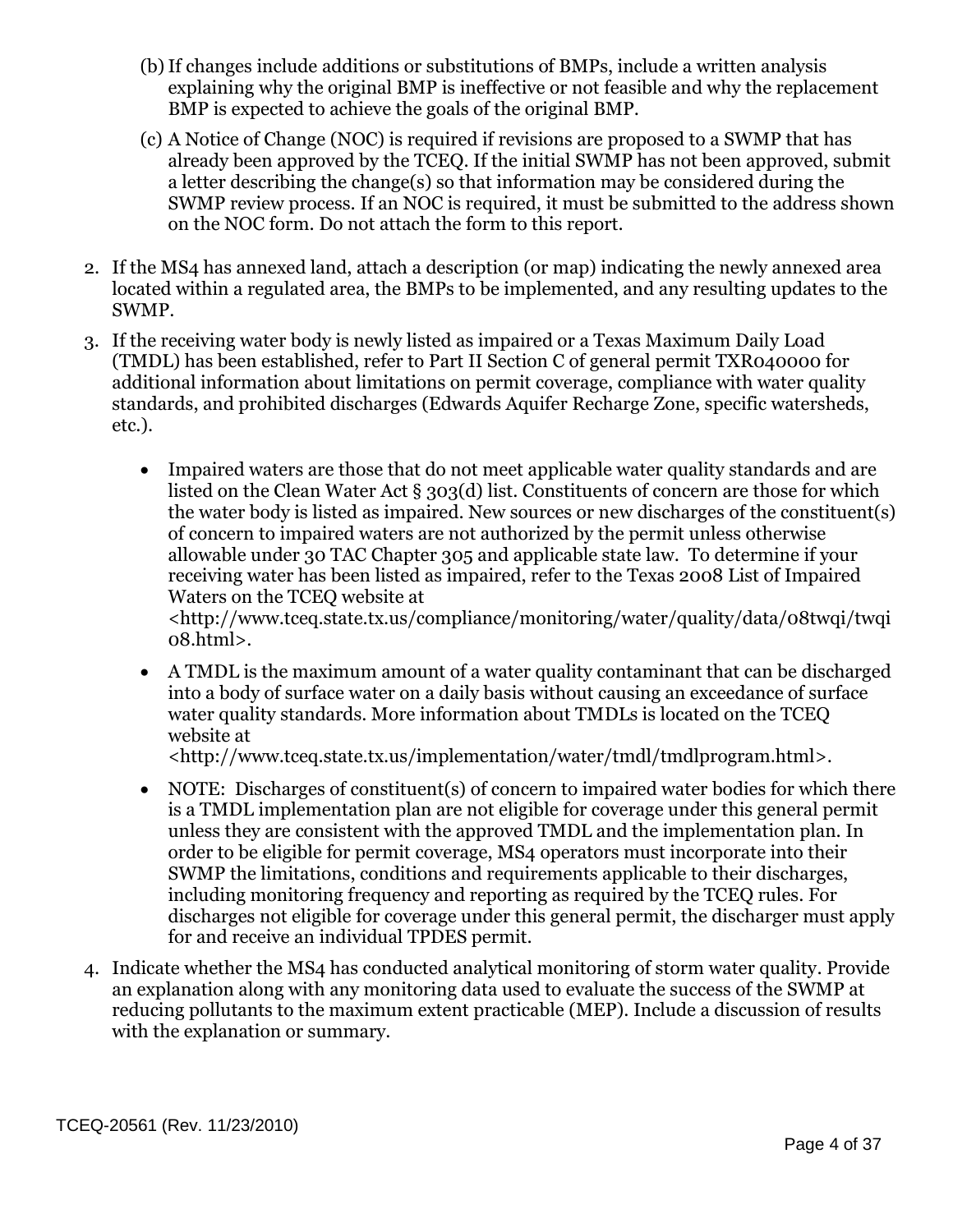# **C. Narrative Provisions**

- 1. Provide a brief description on the status of complying with permit conditions, including compliance with the SWMP that TCEQ approved, compliance with record keeping and reporting requirements, and compliance with permit eligibility requirements.
- 2. Provide a general assessment of the appropriateness of the selected BMPs, including whether any of the selected BMPs are not appropriate.
- 3. Describe progress towards reducing the discharge of pollutants. Summarize any information used to evaluate reductions in the discharge of pollutants. This information can be included in a tabular format as provided in the form, or described in a narrative format following the table.
- 4. Provide a general evaluation of the program's progress, including any obstacles or challenges in meeting the SWMP schedule, etc.
- 5. Provide the number of construction projects in the jurisdiction of the MS4 where the permittee was not the construction site operator (as provided in submittals to the MS4 operator via notices of intent or site notices).
- 6. Does the permittee utilize the seventh MCM related to construction? To answer "Yes," this must have been requested on the Notice of Intent (NOI) or on an NOC and approved by the TCEQ.
	- (a) If "Yes," then provide information about the number of municipal construction activities authorized under this general permit and the total number of acres disturbed for municipal construction projects.
- 7. Requirements for Specific Minimum Control Measures (MCMs):
	- (a) For MCM 1 Public Education and Outreach, provide documentation of activities conducted and materials used to fulfill the requirements of this MCM.
	- (b) Also for MCM 1, provide documentation of the amount of resources used to address each group (e.g., visitors, businesses, etc.).
	- (c) For MCM 3 Illicit Discharge Detection and Elimination (IDDE), include a synopsis of the changes to the SWMP that are necessary to meet any local controls, conditions and/or programs being established for non-storm water discharges. Indicate if not applicable.
- 8. Other than the SWMP modifications indicated in Section B, describe any proposed changes to the SWMP in the coming reporting year.
- 9. Describe any activities that are planned for the next permit year that have not already been described above.

### **D.Storm Water Management Program Status**

Each MS4 is required to evaluate compliance with permit requirements and assess the appropriateness of the BMPs in reducing the discharge of pollutants to the maximum extent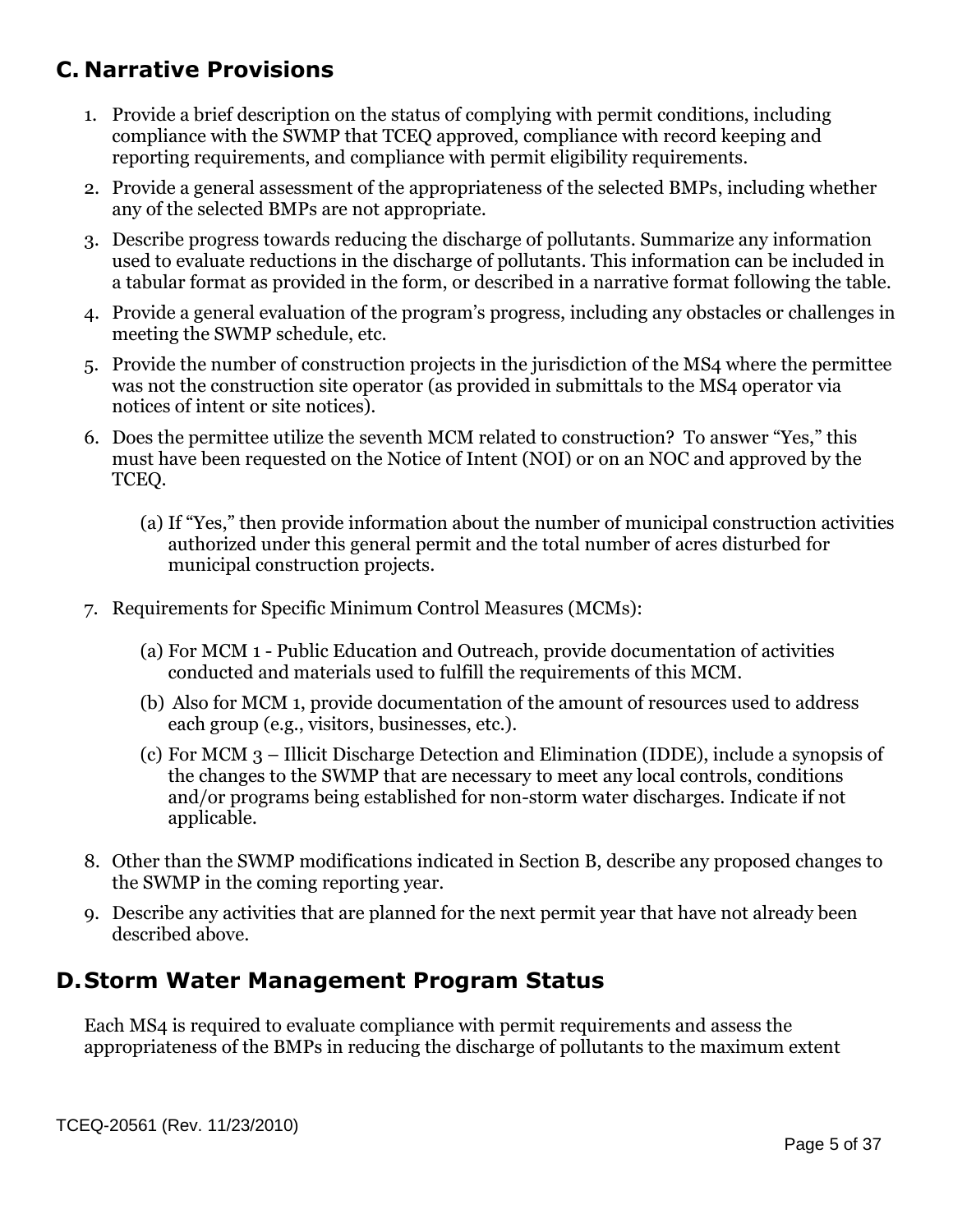practicable. The purpose of the annual report is to describe the status of compliance with permit conditions – specifically the implementation of selected BMPs and the progress towards achieving the measurable goals for each BMP. Using Table 1 provided with these instructions, summarize the status of all BMPs specified in the SWMP, as follows:

**Minimum Control Measures:** Specify the MCM addressed by each BMP. The six MCMs are listed in Part III A of the permit. Some BMPs may address more than one MCM. Include at least one BMP for each MCM.

**Best Management Practices:** BMPs are the specific long-term activities and practices that will be implemented to prevent or reduce storm water pollution. Examples include public service announcements, outfall inspections, and construction site plan reviews. List all of the BMPs specified in the SWMP, including any new BMPs. For a shared SWMP, include the name of the responsible MS4 operator(s) in this column. See Example 1: BMP Status

**Measurable Goals:** Measurable goals are the ongoing tasks and interim steps that demonstrate progress toward implementing a specific BMP. List all measurable goals from the SWMP, and include any new measurable goals. If you have developed a storm water ordinance during the permit year, include a description or citation of the ordinance, or simply attach a copy of the ordinance. See Example 2: Measurable Goals Status

**New or Revised:** Indicate whether the BMP or measurable goal is new or revised. Examples include replacement of a BMP with another, addition of a new measurable goal, revision of a start date, etc. Briefly explain the change.

**Start Date:** Specify the scheduled start date (month and year) for each BMP as described in the schedule provided in the SWMP.

**Implementation Status:** Describe the implementation status (such as completed, in progress, or not started) of each BMP as of the end of the permit year. If an activity has been completed, indicate the completion date. If an activity has not yet been started or is in progress, provide the expected completion date. Briefly describe the frequency with which ongoing BMPs are conducted. The following tables are examples of the type of information to be provided in the annual report.

See: Example 1. BMP Status

Example 2. Measurable Goals Status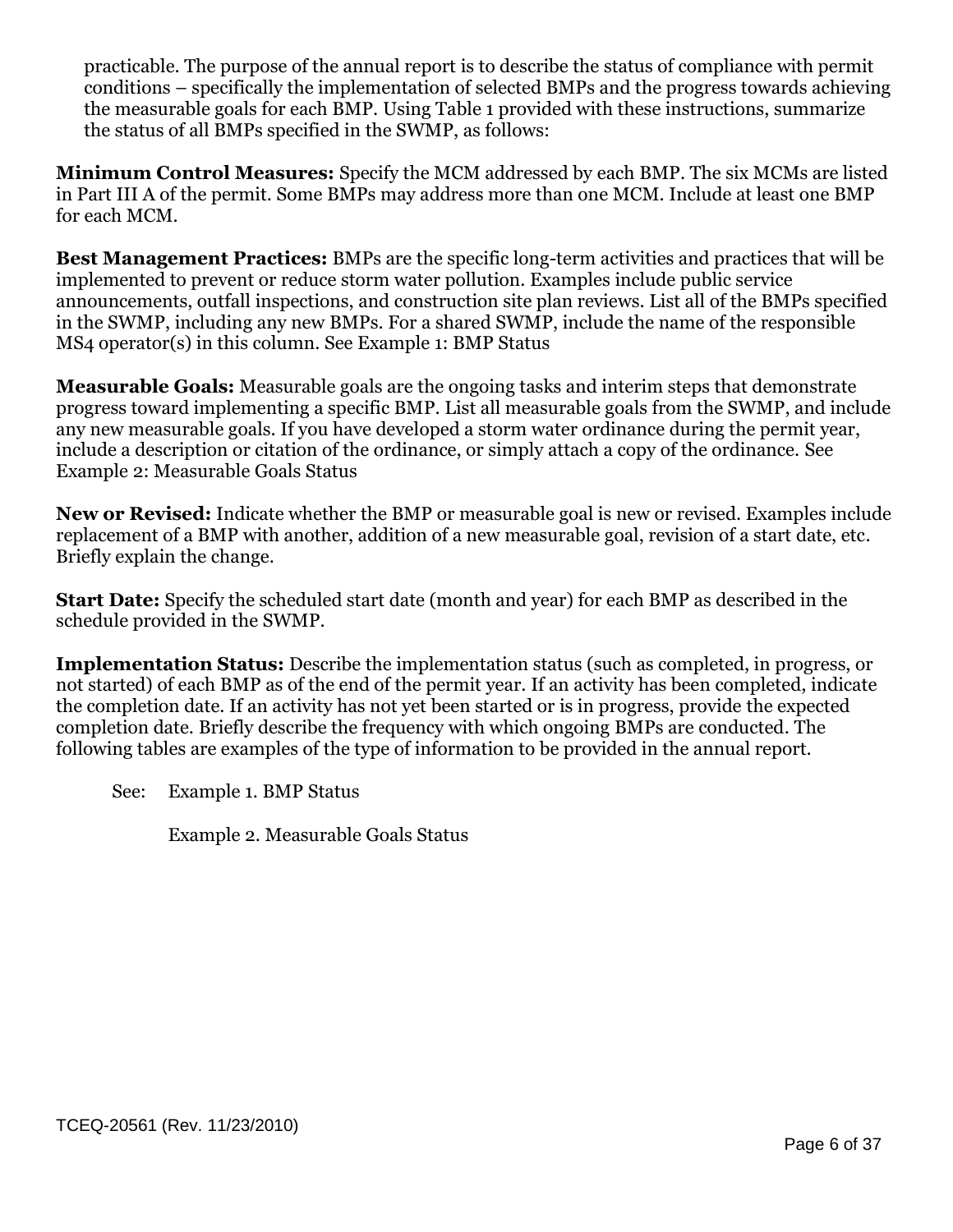# **Example 1 – BMP Status**

|                                                                                   |                                                                                                   |                                                                                                                | <b>New or</b><br><b>Revised</b> |                             | <b>Status / Completion</b><br><b>Date</b>                                                                                                                                                                                         |
|-----------------------------------------------------------------------------------|---------------------------------------------------------------------------------------------------|----------------------------------------------------------------------------------------------------------------|---------------------------------|-----------------------------|-----------------------------------------------------------------------------------------------------------------------------------------------------------------------------------------------------------------------------------|
| MCM(s)                                                                            | <b>BMP</b>                                                                                        | Year 1 Milestone(s)                                                                                            | (submit NOC<br>as needed)       | <b>Start</b><br><b>Date</b> | (completed, in<br>progress, not started)                                                                                                                                                                                          |
| 3: Illicit Discharge<br>Detection and<br>Elimination                              | Map all outfalls and<br>all water bodies<br>receiving discharges<br>from MS4.                     | Completed storm sewer<br>system map includes all<br>outfalls and names and<br>locations of all water<br>bodies |                                 | January<br>2008             | Completed June 2008.                                                                                                                                                                                                              |
| 3: Illicit Discharge<br>Detection and<br>Elimination                              | Perform field<br>screening of<br>outfalls.                                                        | Develop protocol to<br>screen outfalls, and<br>research sampling<br>equipment.                                 |                                 | August<br>2008              | Did not complete. City was<br>not required to implement<br>SWMP because SWMP was<br>not approved by TCEQ. City<br>revised original schedule<br>during initial SWMP review<br>to require this milestone be<br>met in Years 1 or 2. |
| 4/5: Construction<br>Site Control and<br>Post-Construction<br><b>Site Control</b> | Implement storm<br>water ordinance for<br>construction and<br>post-construction<br>runoff control | Researched other<br>municipalities' ordinances                                                                 | $\boldsymbol{\mathsf{X}}$       | July<br>2007                | Completed - Revised start<br>date from March 2007 to<br>July 2007.                                                                                                                                                                |
| 4/5: Construction<br>Site Control and<br>Post-Construction<br><b>Site Control</b> | Implement storm<br>water ordinance for<br>construction and<br>post-construction<br>runoff control | Integrated language<br>from model ordinance                                                                    |                                 | September<br>2007           | Completed December 2007.                                                                                                                                                                                                          |
| 4/5: Construction<br>Site Control and                                             | Implement storm<br>water ordinance for                                                            | Storm water ordinance<br>has been drafted                                                                      |                                 | March<br>2008               | In progress - Draft<br>ordinance presented to City                                                                                                                                                                                |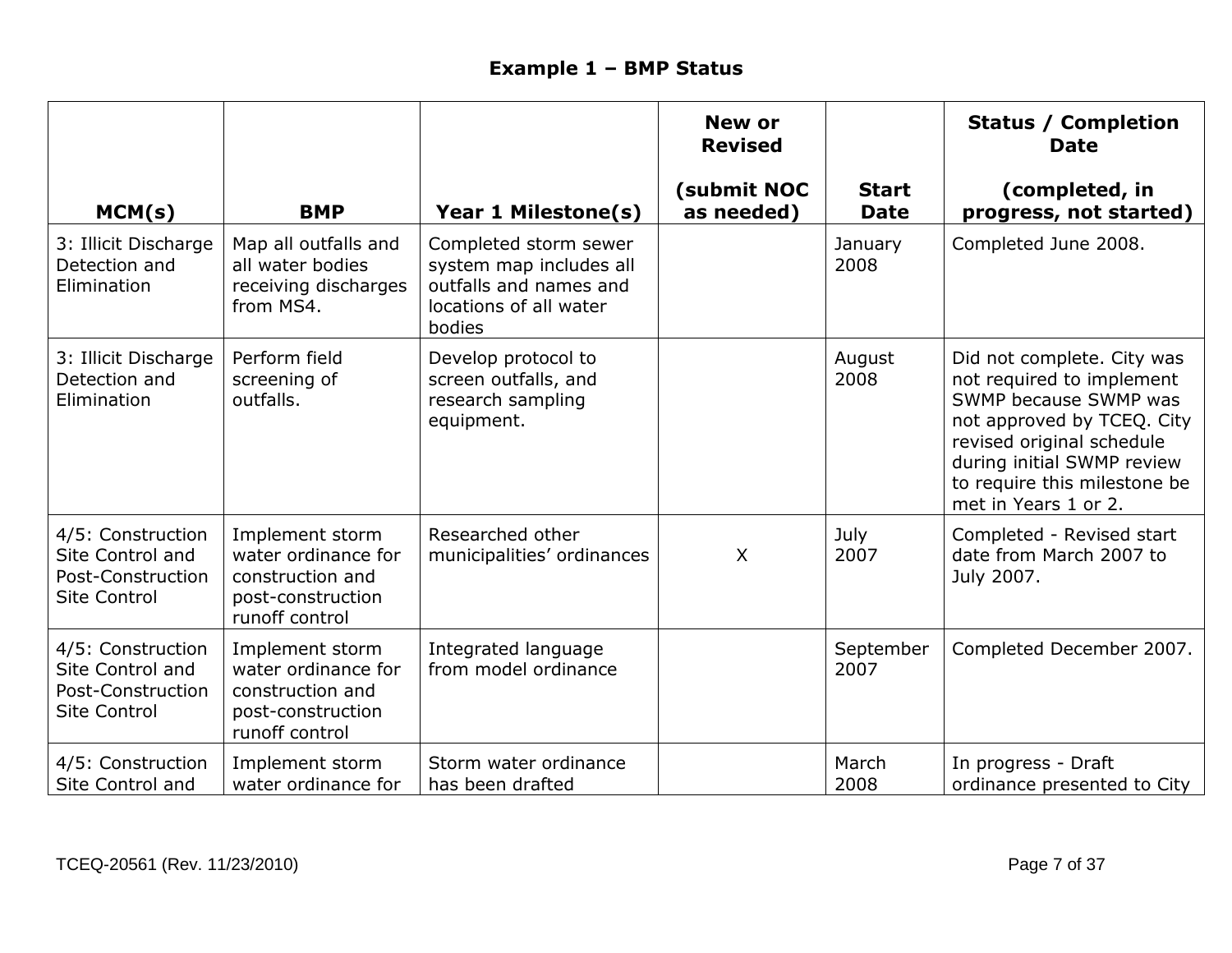|                                                                                     |                                                         |                                                                                                                                    | New or<br><b>Revised</b>  |                             | <b>Status / Completion</b><br><b>Date</b>                                       |
|-------------------------------------------------------------------------------------|---------------------------------------------------------|------------------------------------------------------------------------------------------------------------------------------------|---------------------------|-----------------------------|---------------------------------------------------------------------------------|
| MCM(s)                                                                              | <b>BMP</b>                                              | Year 1 Milestone(s)                                                                                                                | (submit NOC<br>as needed) | <b>Start</b><br><b>Date</b> | (completed, in<br>progress, not started) $ $                                    |
| Post-Construction<br>Site Control                                                   | construction and<br>post-construction<br>runoff control |                                                                                                                                    |                           |                             | Council June 2008 -<br>Approval pending, expected<br>completion date July 2009. |
| 6: Pollution<br>Prevention &<br>Good<br>Housekeeping for<br>Municipal<br>Operations | Train all public<br>works and streets<br>staff          | Approx. 20 staff trained.<br>Staff educated on good<br>housekeeping/ pollution<br>prevention and upcoming<br>storm water ordinance |                           | April<br>2007               | In progress - annual<br>training every April                                    |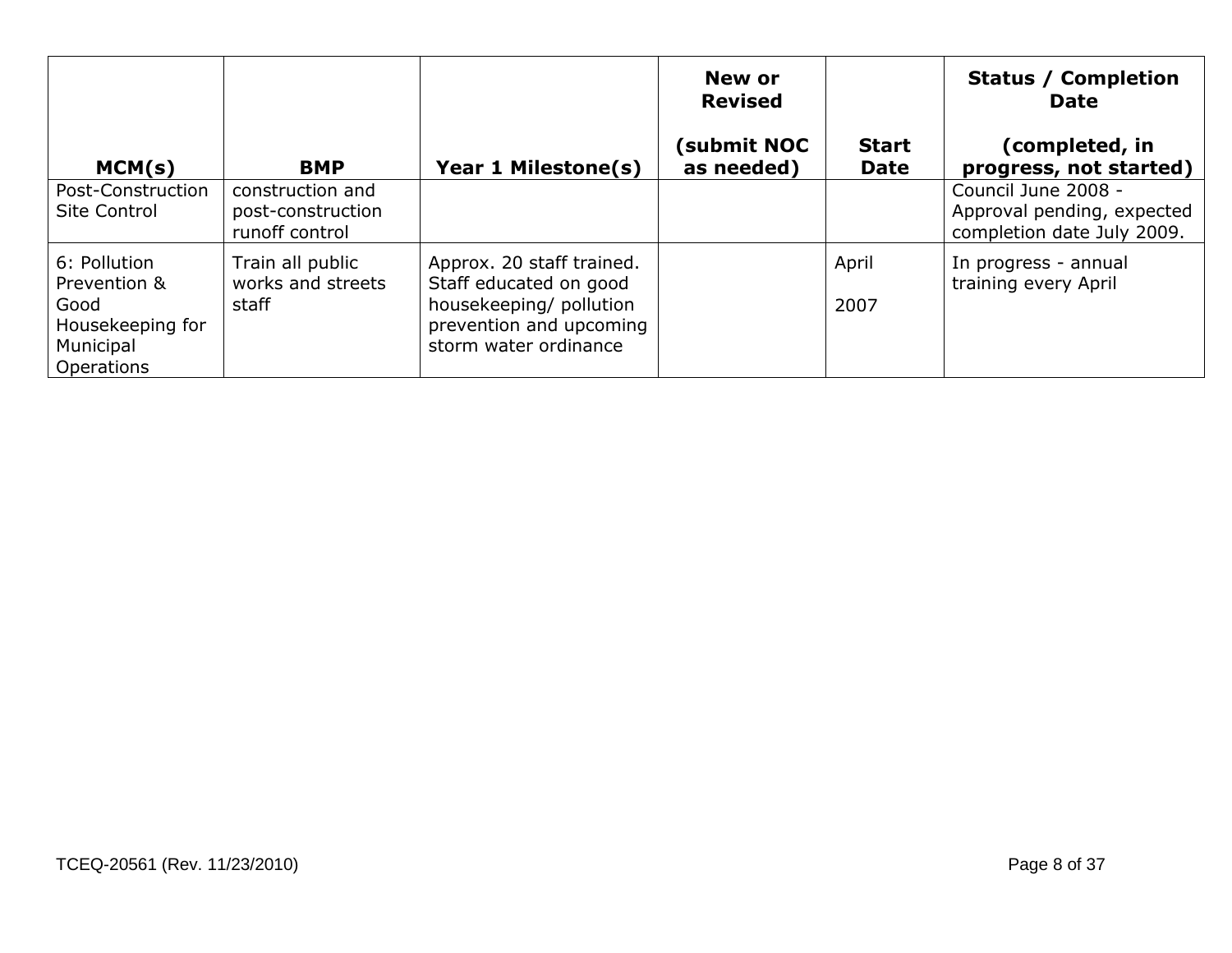## **Example 2– Measurable Goals Status**

|                |                                                                                      |                                                                                                  | <b>Proposed Changes</b>                                                                                                                                                                            |
|----------------|--------------------------------------------------------------------------------------|--------------------------------------------------------------------------------------------------|----------------------------------------------------------------------------------------------------------------------------------------------------------------------------------------------------|
| <b>MCM</b>     | <b>Measurable Goal(s)</b>                                                            | <b>Success</b>                                                                                   | (submit NOC as needed)                                                                                                                                                                             |
| $\mathbf{1}$   | Provide utility bill inserts to each utility<br>customer at least once each year.    | Met goal                                                                                         | <b>None</b>                                                                                                                                                                                        |
| $\overline{2}$ | Conduct one public meeting or city-wide<br>cleanup day each year.                    | Exceeded goal: conducted one<br>public meeting and two cleanup<br>days.                          | <b>None</b>                                                                                                                                                                                        |
| 3              | Map 25% of outfalls and 50% of receiving<br>waters during Year 1 (same as milestone) | Met goal                                                                                         | None                                                                                                                                                                                               |
| 4              | Perform site inspections of 25% of all active<br>construction sites.                 | Did not meet goal. Number of<br>construction sites in city was far<br>above normal for the year. | Revise goal to perform site inspections<br>of 25% of all active construction sites,<br>or a minimum of 50 sites per year.<br>Submitted NOC along with the annual<br>report to reflect this change. |
| $\overline{4}$ | Respond to 100% of construction complaints<br>received.                              | Met goal                                                                                         | <b>None</b>                                                                                                                                                                                        |
| 5              | Review all site plans submitted for new<br>development projects.                     | Met goal                                                                                         | None                                                                                                                                                                                               |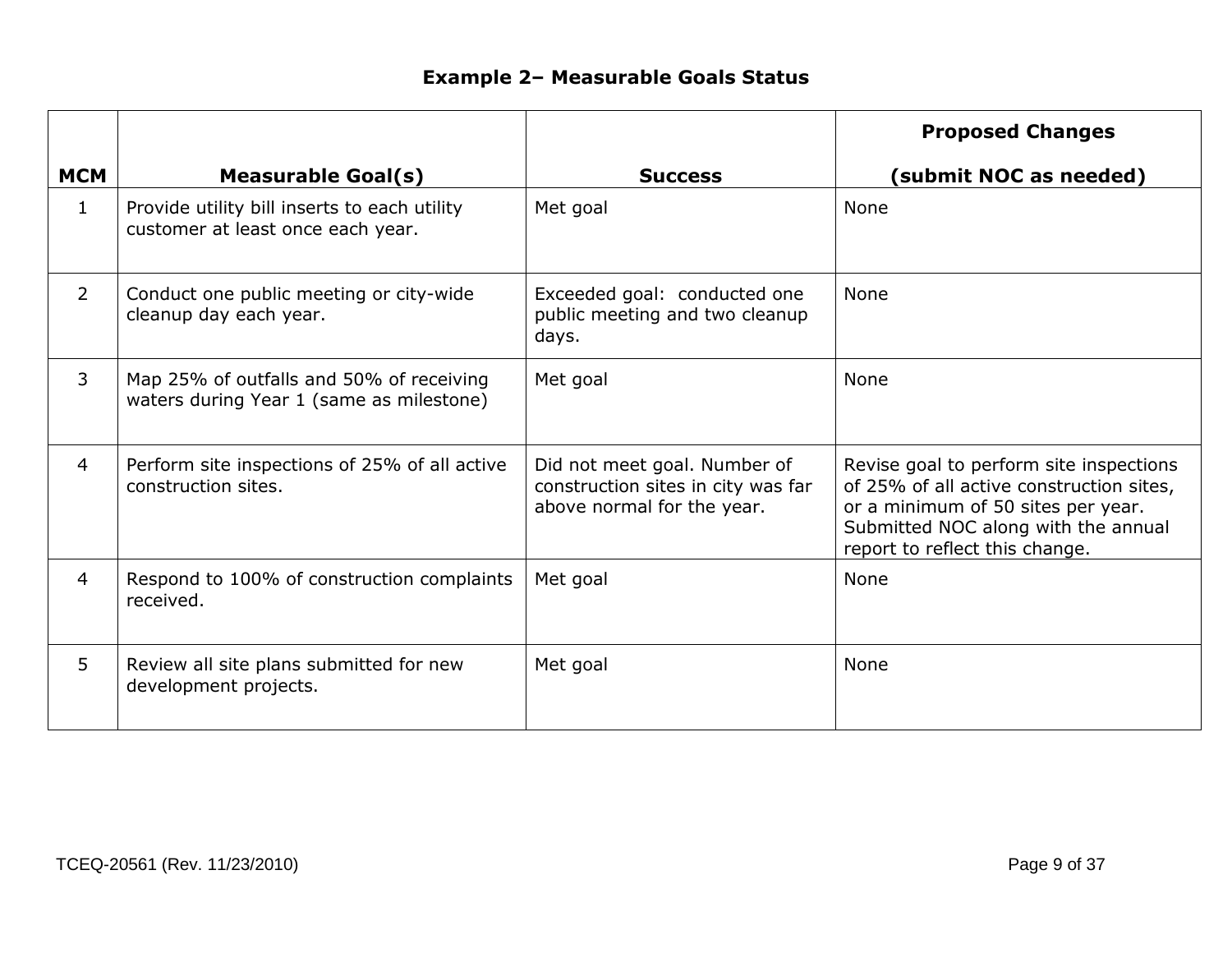|            |                                                                     |                                                      | <b>Proposed Changes</b> |
|------------|---------------------------------------------------------------------|------------------------------------------------------|-------------------------|
| <b>MCM</b> | <b>Measurable Goal(s)</b>                                           | <b>Success</b>                                       | (submit NOC as needed)  |
| 6          | Sweep 50% of roads each year.                                       | Exceeded goal - swept all city<br>streets in Year 1. | None                    |
|            | Send two employees each year to a storm<br>water training workshop. | Met goal                                             | None                    |

# **E. Certification**

The annual report must be signed by a principal executive officer or ranking elected official, or by a duly authorized representative as referenced in 30 TAC §305.128. The Delegation of Signatories to Reports (TCEQ form 20403) can be located by visiting [<http://www.tceq.state.tx.us>](http://www.tceq.state.tx.us/) and selecting the Forms option.

For shared SWMPs, it would be acceptable to submit separate signature pages for each operator participating in the shared SWMP and system-wide annual report.

## **F. Cover Letter**

Please submit the annual report with a cover letter to insure that the report reaches the Storm Water & Pretreatment Team. Send the report and cover letter to the TCEQ at the following address. See cover letter template on page 19.

Texas Commission on Environmental Quality Storm Water & Pretreatment Team Leader (MC-148) P.O. Box 13087 Austin, Texas 78711-3087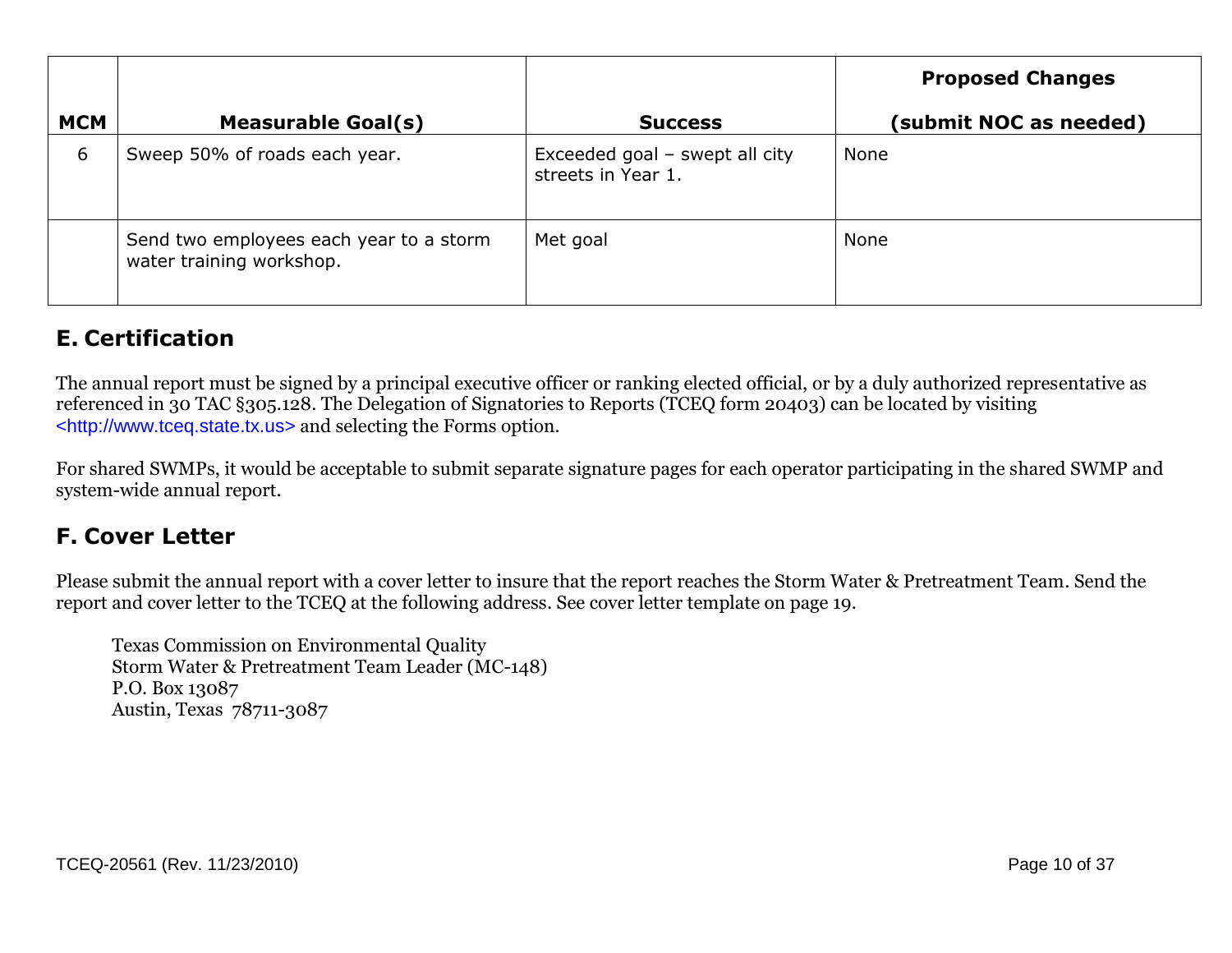# **Phase II (Small) MS4 Annual Report Form**

#### **TPDES General Permit Number TXR040000**

### **A. General Information**

| 1. Permit Number TXR040384 Manual Manual Manual Manual Manual Manual Manual Manual Manual Manual Manual Manual<br>Annual Report Year: 2015                                                                                          |
|-------------------------------------------------------------------------------------------------------------------------------------------------------------------------------------------------------------------------------------|
| Name of MS4 / Permittee: City of Buda Name of MS4 / Permittee:                                                                                                                                                                      |
| Contact Name: Mike Beggs Manual Manual Manual Manual Manual Manual Manual Manual Manual Manual Manual Manual M<br>Telephone Number: 512-312-2876                                                                                    |
| Mailing Address: P.O. Box 1380 Buda, Tx. 78610                                                                                                                                                                                      |
| E-mail Address: mbeggs@ci,buda.tx.us example and a series of the series of the series of the series of the series of the series of the series of the series of the series of the series of the series of the series of the ser      |
| 2. Is the named permittee relying on another entity/ies to satisfy some of its permit obligations? The Messon Messon Mo                                                                                                             |
| If "Yes," provide the name(s) of other entity/ies and an explanation of their responsibilities (add more spaces or pages if needed):                                                                                                |
| Name and Explanation: <u>example and Explanation</u> and the second service of the service of the service of the service of the service of the service of the service of the service of the service of the service of the service o |
| ,我们也不会有什么。""我们的人,我们也不会有什么?""我们的人,我们也不会有什么?""我们的人,我们也不会有什么?""我们的人,我们也不会有什么?""我们的人                                                                                                                                                    |
| Name and Explanation: <u>example and Explanation</u> control and the set of the set of the set of the set of the set of the set of the set of the set of the set of the set of the set of the set of the set of the set of the set  |
| ,我们也不会不会不会。""我们的,我们也不会不会不会不会不会不会不会不会。""我们的,我们也不会不会不会不会不会不会不会不会。""我们的,我们也不会不会不会不会                                                                                                                                                    |
|                                                                                                                                                                                                                                     |
|                                                                                                                                                                                                                                     |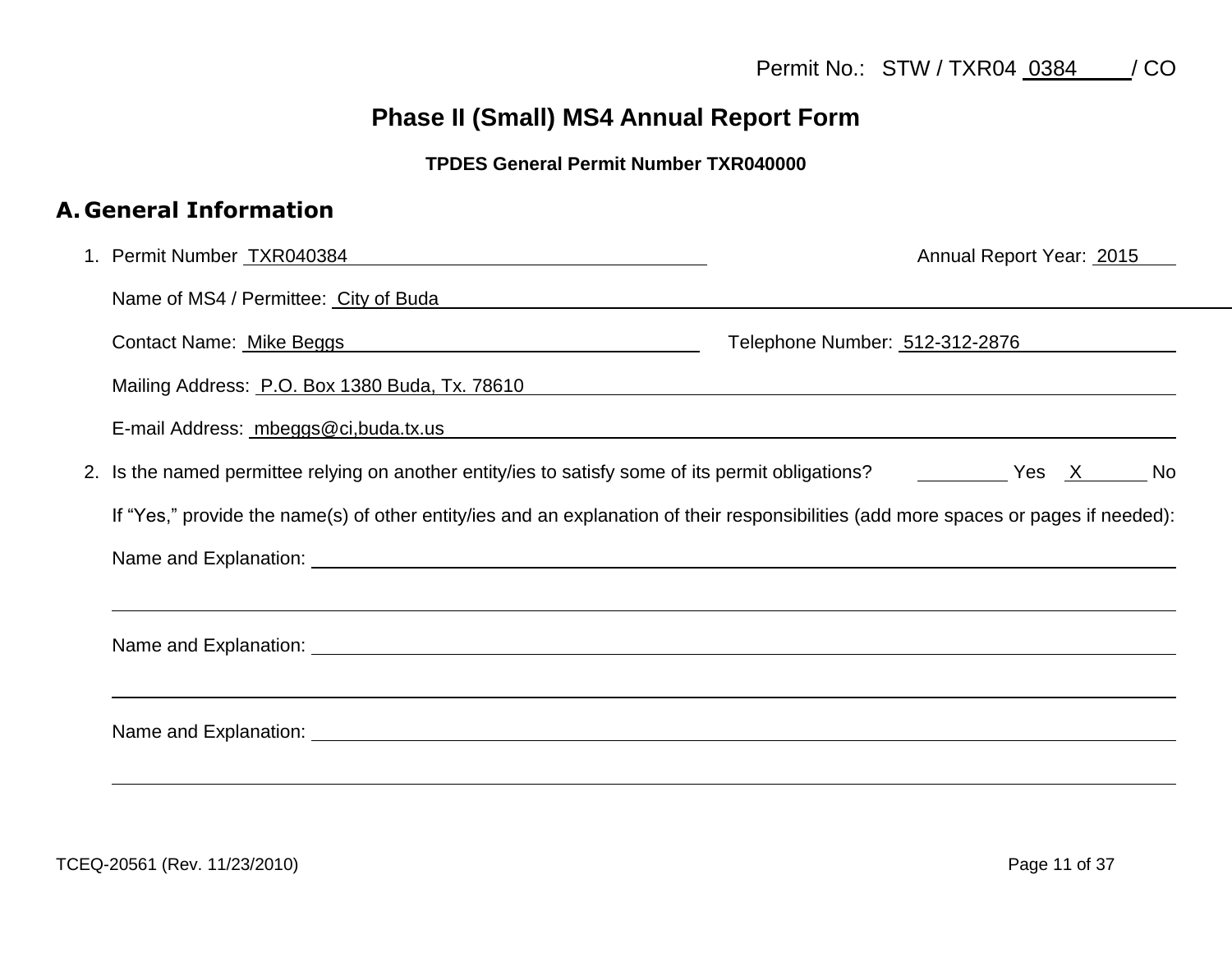|                                                               | Name and Explanation: <u>example and the set of the set of the set of the set of the set of the set of the set of the set of the set of the set of the set of the set of the set of the set of the set of the set of the set of </u> |
|---------------------------------------------------------------|--------------------------------------------------------------------------------------------------------------------------------------------------------------------------------------------------------------------------------------|
| 3. Is the named permittee sharing a SWMP with other entities? |                                                                                                                                                                                                                                      |
| needed):                                                      | a. If the answer to Number 3 is "Yes," list all associated permit numbers and permittee names (add additional spaces or pages if                                                                                                     |
|                                                               | Permittee: <u>www.communities.communities</u>                                                                                                                                                                                        |
|                                                               |                                                                                                                                                                                                                                      |
|                                                               |                                                                                                                                                                                                                                      |
|                                                               |                                                                                                                                                                                                                                      |
|                                                               | b. If the answer to Number 3 is "Yes," is this a system-wide annual report including information for all permittees?                                                                                                                 |
|                                                               |                                                                                                                                                                                                                                      |
|                                                               |                                                                                                                                                                                                                                      |
|                                                               |                                                                                                                                                                                                                                      |

4. Has a copy of this annual report been submitted to the TCEQ Regional Office?  $\frac{X}{X}$   $\frac{X}{X}$  Yes  $\frac{X}{X}$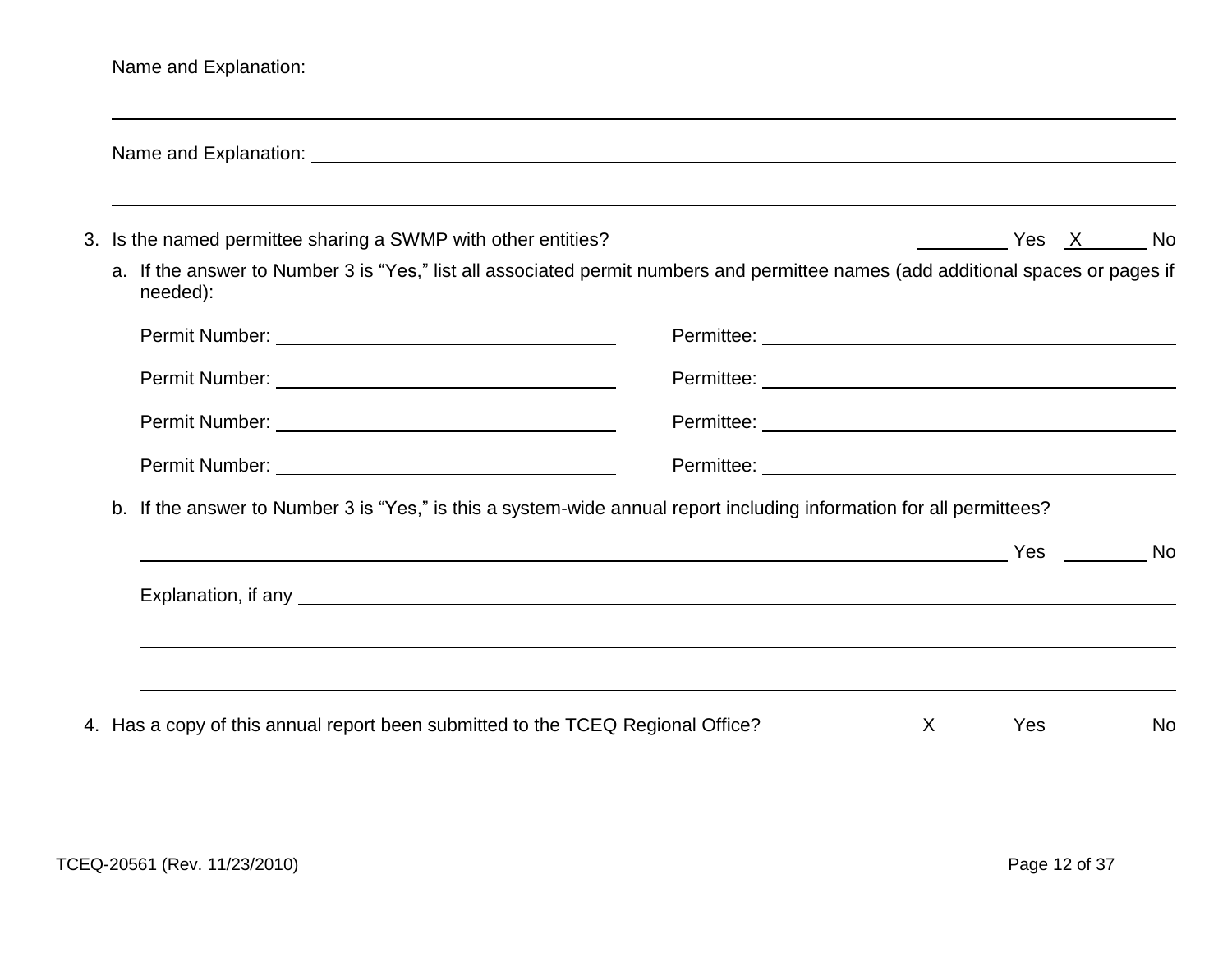#### **B. SWMP Modifications and Additional Information.**

Include a brief explanation if you check "Yes" to any of the following statements.

| 1. a. Changes have been made or are proposed to the SWMP since the NOI or the last |       |       |
|------------------------------------------------------------------------------------|-------|-------|
| annual report, including changes in response to TCEQ's review.                     | Yes X | No No |

b. If the answer to Number 1.a. is "Yes," has the TCEO already approved the original SWMP? Yes No

c. If the answer to Number 1.a. is "Yes," indicate whether an NOC (or letter) has been submitted to document the changes to the approved SWMP as required by the general permit. (Note that if an NOC is required, it must be submitted to the address shown on the NOC. Do not attach the original NOC form to this report.) Yes No

2. The MS4 has annexed lands since obtaining permit coverage. If "Yes," please explain.  $X_{\text{max}} = X - Y$ es \_\_ \_\_\_ No

The City of Buda has the power to annex additional territory in accordance with the City's Home Rule Charter and does so intermittently throughout each year. The City Limit and Zoning Maps are updated once a year to show the current city boundary and are available on the City's website.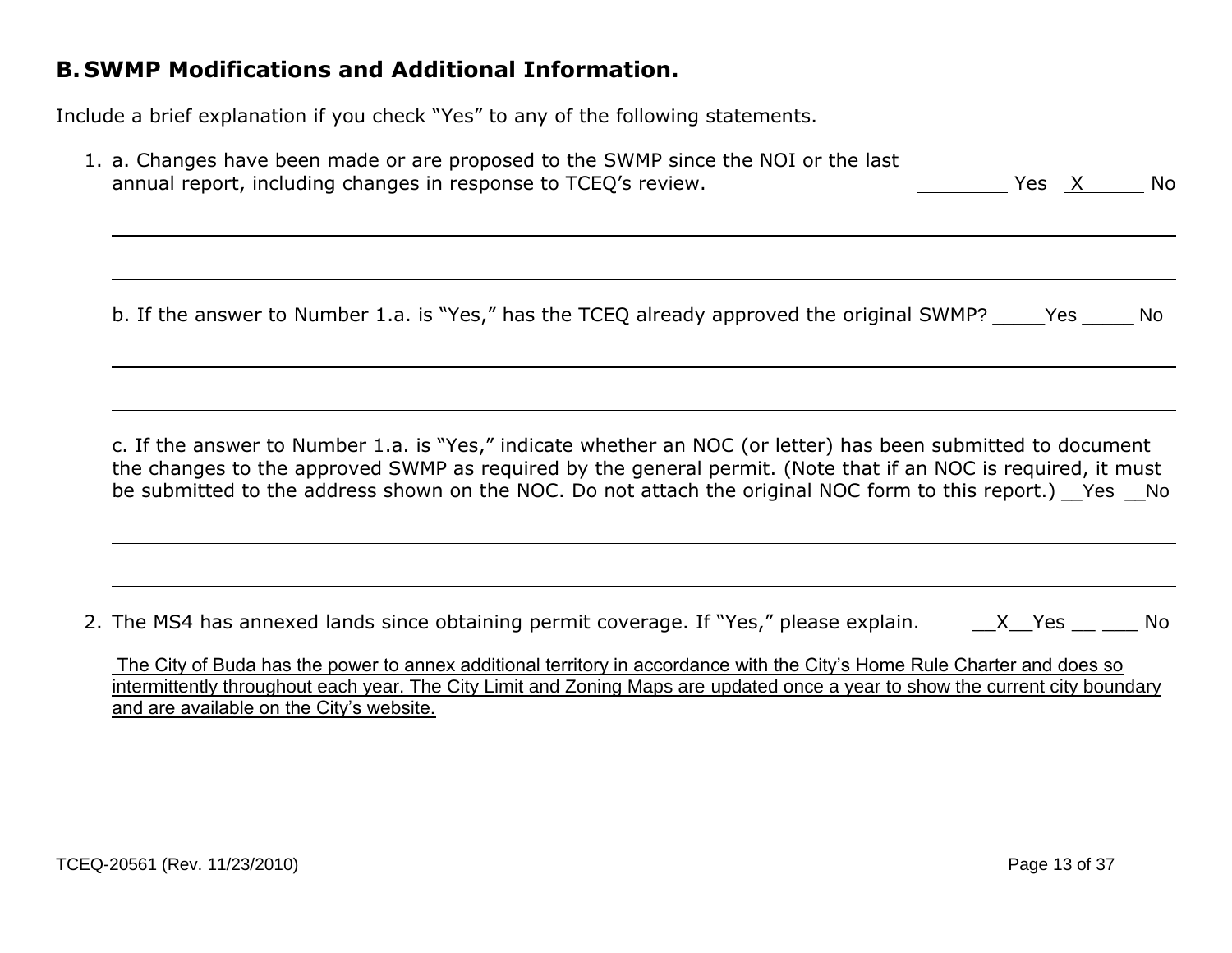3. A receiving water body is newly listed as impaired or a TMDL has been established. If yes, please explain.

| <b>Example Structure Structure Structure Structure Structure Structure Structure Structure Structure Structure Structure Structure Structure Structure Structure Structure Structure Structure Structure Structure Structure Str</b> |
|--------------------------------------------------------------------------------------------------------------------------------------------------------------------------------------------------------------------------------------|
|                                                                                                                                                                                                                                      |
| 4. The MS4 has conducted analytical monitoring of storm water quality.                                                                                                                                                               |
| Explain below or attach a summary to submit along with any monitoring data used to evaluate the success of<br>the SWMP at reducing pollutants to the maximum extent practicable. Be sure to include a discussion of results.         |
|                                                                                                                                                                                                                                      |
|                                                                                                                                                                                                                                      |
|                                                                                                                                                                                                                                      |
|                                                                                                                                                                                                                                      |

### **C. Narrative Provisions**

1. Provide information on the status of complying with permit conditions: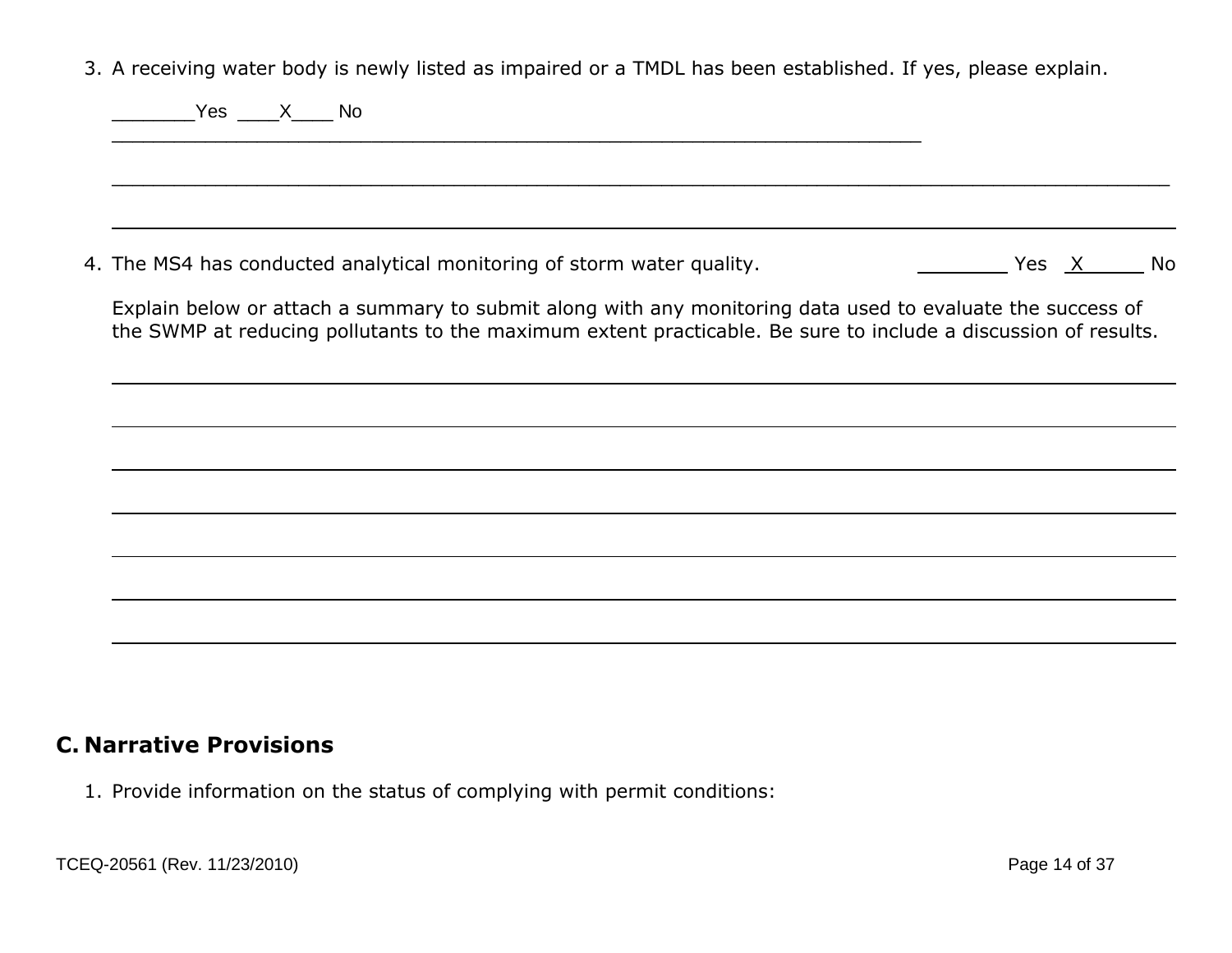|                                                                                                                                                   | Yes | No | Explain |
|---------------------------------------------------------------------------------------------------------------------------------------------------|-----|----|---------|
| Permittee is currently in compliance with the SWMP as submitted to $ X $<br>and approved by the TCEQ.                                             |     |    |         |
| Permittee is currently in compliance with record keeping and<br>reporting requirements.                                                           |     |    |         |
| Permittee meets the eligibility requirements of the permit (e.g.,<br>TMDL requirements, Edwards Aquifer limitations, compliance<br>history, etc.) |     |    |         |

2. Provide a general assessment of the appropriateness of the selected BMPs:

|                                     |  |  | Has the permittee determined that any of the selected BMPs are not appropriate for reducing the discharge of |
|-------------------------------------|--|--|--------------------------------------------------------------------------------------------------------------|
| pollutants in storm water? Yes X No |  |  |                                                                                                              |

Provide explanation: \_\_\_\_\_\_\_\_\_\_\_\_\_\_\_\_\_\_\_\_\_\_\_\_\_\_\_\_\_\_\_\_\_\_\_\_\_\_\_\_\_\_\_\_\_\_\_\_\_\_\_\_\_\_\_\_\_\_\_\_\_\_\_\_\_\_\_\_\_\_

3. Describe progress towards reducing the discharge of pollutants to the maximum extent practicable (MEP). Summarize any information used (such as monitoring data) to evaluate reductions in the discharge of pollutants. Use a narrative description or table as appropriate:

| <b>MCM</b> | <b>BMP</b> | Parameter | Quantity | <b>Units</b> | Does BMP Demonstrate a Direct Reduction in Pollutants? |
|------------|------------|-----------|----------|--------------|--------------------------------------------------------|
|            |            |           |          |              | (Yes / No / Explain)                                   |
|            |            |           |          |              |                                                        |
|            |            |           |          |              |                                                        |
|            |            |           |          |              |                                                        |
|            |            |           |          |              |                                                        |
|            |            |           |          |              |                                                        |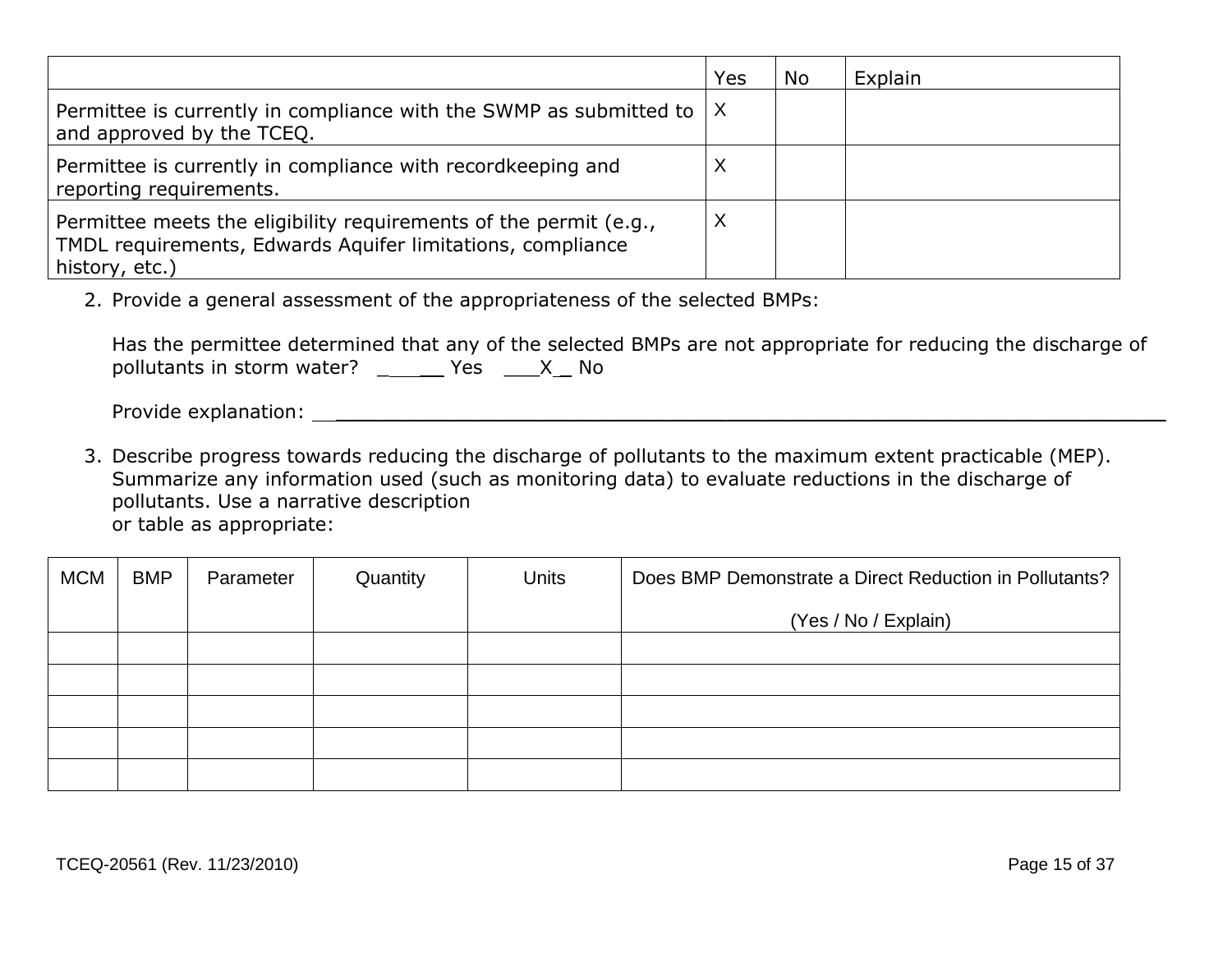#### Or, provide explanation below:

The City does not own or operate any water quality monitoring stations at this time, so the City cannot demonstrate a direct reduction in pollutants nor credit a particular BMP with a reduction. However, the City's adopted Unified Development Code addresses most potential pollutants typically associated with development activities. And the city expects to maintain the current levels associated with construction and post-construction stormwater runoff. Since the BMPs are consistent with the provisions of 40 CFR §122.34, the City assumes there is an unquantifiable progress towards reducing the discharge of pollutants to the maximum extent practicable

4. Provide a general evaluation of the program's progress, including any obstacles or challenges encountered in implementing BMPs, meeting the program's schedule, etc.:

The largest challenge faced this year was funding. Lack of staff played a part as well,

5. Provide the number of construction activities (other than those where the permittee was the operator) that occurred within the regulated area as indicated by notices of intent or site notices:

According to PSR reports for 8/13/14 – 8/12/15 the City issued 27 site development permits.

|  |  |  | 6. Does the permittee utilize the optional seventh MCM related to construction? | Yes X |  | No |
|--|--|--|---------------------------------------------------------------------------------|-------|--|----|
|--|--|--|---------------------------------------------------------------------------------|-------|--|----|

If "Yes," then provide the following information for this permit year:

- a. The number of municipal construction activities authorized under this general permit:
- b. The total number of acres disturbed for municipal construction projects: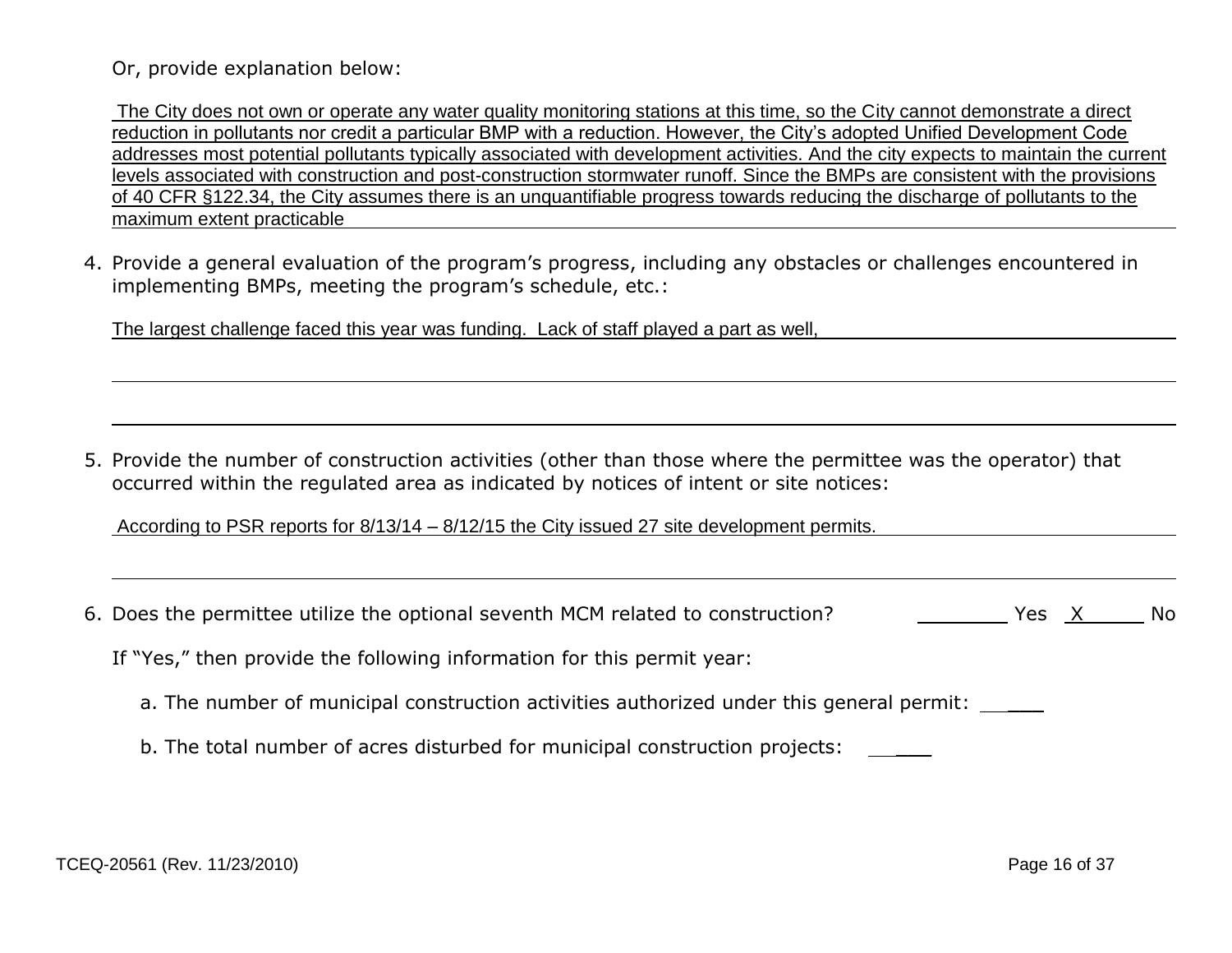*Though the seventh MCM is optional, implementation must be requested on the NOI or on a NOC and approved by the TCEQ.*

7. Requirements for Specific Minimum Controls Measures (MCMs):

a. For MCM 1 - Public Education and Outreach, provide documentation of activities conducted and materials used to fulfill the requirements of this MCM.

Public notices for the City Council meetings, the City Council meeting minutes, the Public Service Announcement contract, and the pamphlet are attached in Appendix A.

b. Also for MCM 1, provide documentation of the amount of resources used to address each group (e.g., visitors, businesses, etc.).

An example Construction Inspection Report, training certificates, and invoices for the public service announcements, newsletters, and stencils are attached in Appendix B.

c. For MCM 3 – Illicit Discharge Detection and Elimination (IDDE), indicate whether you have developed a list of allowable non-storm water discharges, other than those already listed in the general permit. If you have developed a list and have made any changes to the local controls, conditions and/or programs being established for discharges, include this information below. If you do not have any changes for this permit year, indicate that this item is not applicable.

A list separate from the general permit was not developed.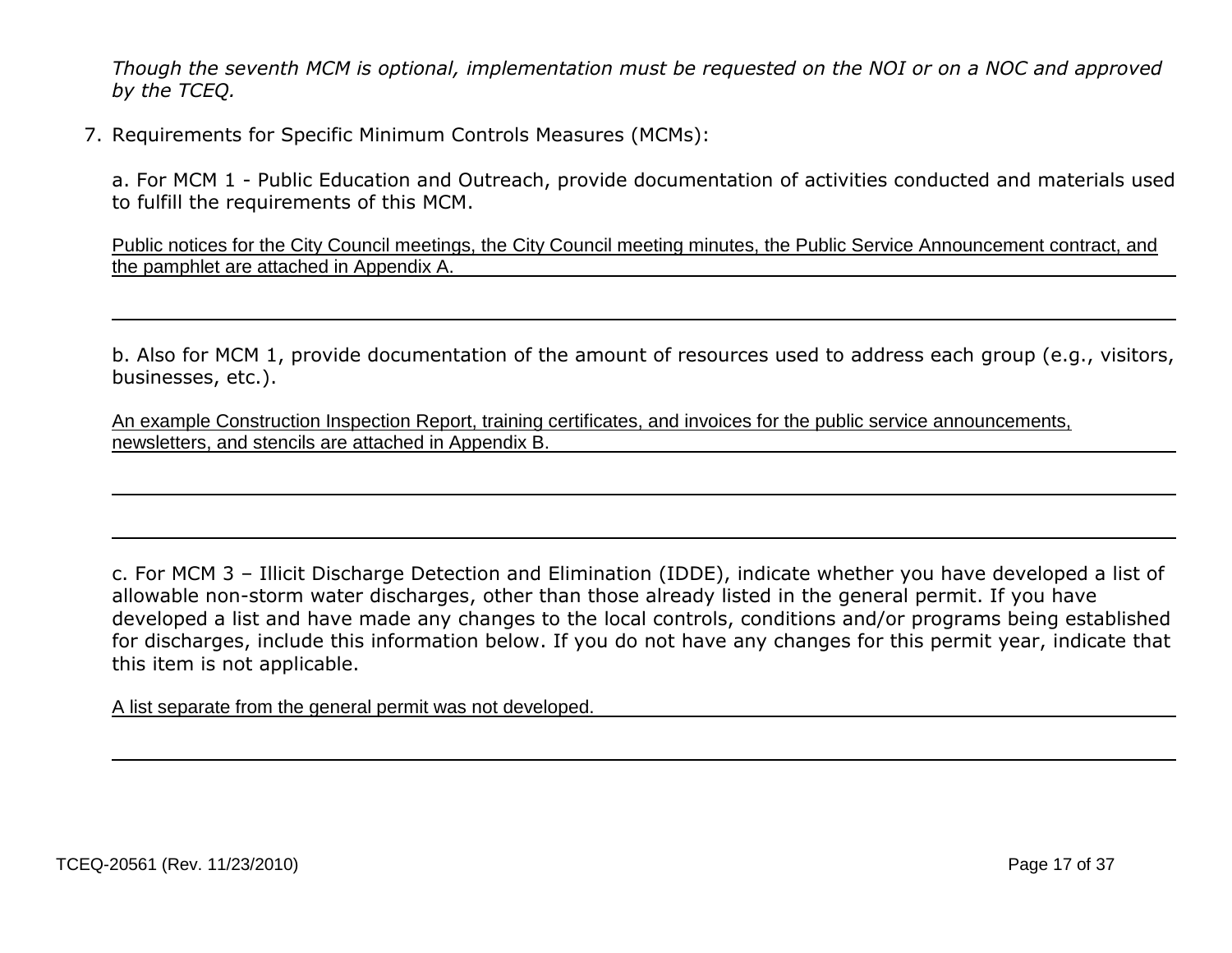8. Describe any proposed changes to the SWMP in the coming reporting year.

| No changes proposed. |                                                                                     |  |  |
|----------------------|-------------------------------------------------------------------------------------|--|--|
|                      |                                                                                     |  |  |
|                      |                                                                                     |  |  |
|                      |                                                                                     |  |  |
|                      | 9. Describe any activities planned for the next permit year, not already described. |  |  |

### **D.D. Storm Water Management Program Status**

Provide the status of every BMP and measurable goal listed in the SWMP, as described in the instructions. Each MCM, but not necessarily each BMP, must include the measurable goals described in the SWMP. For a shared SWMP, include the name of the responsible MS4 operator(s) in the "BMP" column. *(Though an MS4 is not required to implement BMPs until the initial SWMP is approved by the TCEQ, the MS4's initial annual report should include a description of what has been done to*  date, even if the SWMP has not yet been approved. The MS4 will receive credit for all BMPs implemented prior to and *during the first permit year if they are described in the initial annual report.)*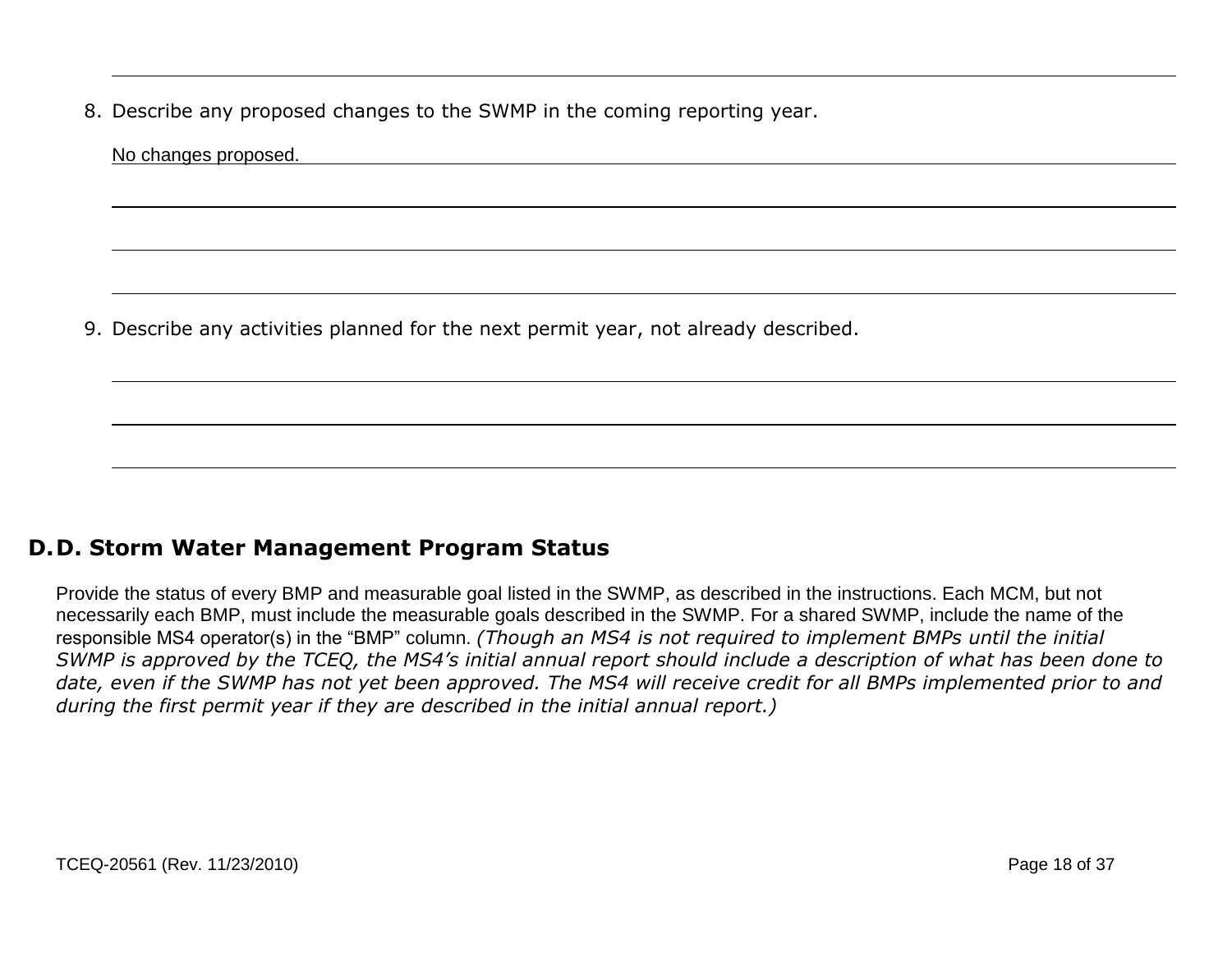## **Table 1 – BMP Status**

| MCM(s)                                | <b>BMP</b>                                                                                                                                                                                                                 | <b>Milestones of Permit Year</b>                                                                                             | New or<br><b>Revised</b> | <b>Start</b><br><b>Date</b> | <b>Status / Completion Date</b>                           |
|---------------------------------------|----------------------------------------------------------------------------------------------------------------------------------------------------------------------------------------------------------------------------|------------------------------------------------------------------------------------------------------------------------------|--------------------------|-----------------------------|-----------------------------------------------------------|
|                                       |                                                                                                                                                                                                                            |                                                                                                                              |                          |                             | (completed, in progress, not started)                     |
| MCM <sub>1</sub><br>PUBLIC EDUCATION. | <b>BMP 1.0</b>                                                                                                                                                                                                             | Record and report the number of Public Service<br>Announcements and other materials presented.                               |                          | 8/13/14                     | Completed 7/13/15                                         |
| <b>OUTREACH AND</b><br>INVOLVEMENT    | <b>Stormwater Website</b><br>The City of Buda will                                                                                                                                                                         |                                                                                                                              |                          |                             | 3 PSA and 1 Power Point                                   |
|                                       | continue to maintain their<br>stormwater webpage, within<br>the existing city website.                                                                                                                                     | Post SWMP in Year 1. Upload Annual Reports<br>within 3 months of submittal to TCEQ.                                          |                          | 8/13/14                     | Completed                                                 |
|                                       |                                                                                                                                                                                                                            |                                                                                                                              |                          |                             | 11-3-14 - Posted on Website and Hard Copy at City<br>Hall |
|                                       | <b>BMP 1.1</b>                                                                                                                                                                                                             | Record and report the number of messages<br>published                                                                        |                          | 8/13/14                     | Completed $7/22/15$                                       |
|                                       | <b>Stormwater Quality</b><br><b>Messages</b><br>The City of Buda will<br>continue to distribute<br>stormwater quality                                                                                                      |                                                                                                                              |                          |                             | 1 Ad ran                                                  |
|                                       |                                                                                                                                                                                                                            | Record and report number of public updates<br>provided through social media and the number<br>of followers/hits on the page. |                          | 8/13/14                     | Completed $8/12/15$                                       |
|                                       | messages in public<br>newsletters and seek<br>effective measures to reach<br>out to the public.                                                                                                                            |                                                                                                                              |                          |                             | 12 Postings, 4311 Hits.                                   |
|                                       | <b>BMP 1.2</b>                                                                                                                                                                                                             | Record and report number of pamphlets<br>distributed                                                                         |                          | 8/13/14                     | Completed $8/12/15$                                       |
|                                       | <b>Stormwater Pamphlets</b><br>The City of Buda will<br>continue to produce and<br>distribute pamphlets<br>detailing the impacts of<br>polluted stormwater run-off<br>on water quality, hazards<br>associated with illegal |                                                                                                                              |                          |                             | 4,877 pamphlets distributed.                              |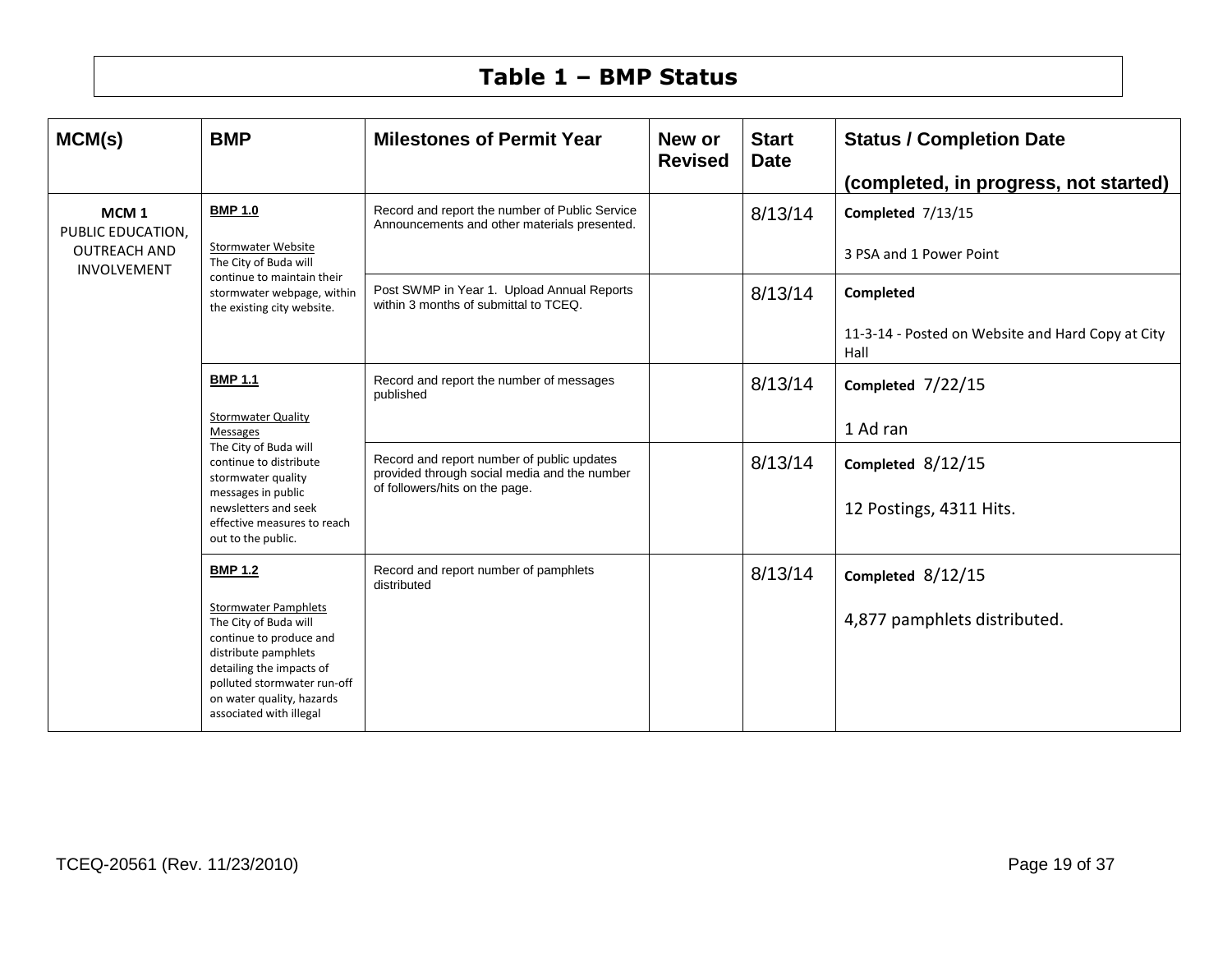| MCM(s)                                                                                       | <b>BMP</b>                                                                                                                                                                                                                                                                                  | <b>Milestones of Permit Year</b>                                                                                                                                                         | New or<br><b>Revised</b> | <b>Start</b><br><b>Date</b> | <b>Status / Completion Date</b><br>(completed, in progress, not started)                                                                       |
|----------------------------------------------------------------------------------------------|---------------------------------------------------------------------------------------------------------------------------------------------------------------------------------------------------------------------------------------------------------------------------------------------|------------------------------------------------------------------------------------------------------------------------------------------------------------------------------------------|--------------------------|-----------------------------|------------------------------------------------------------------------------------------------------------------------------------------------|
|                                                                                              | discharges and improper<br>disposal of waste, and<br>methods to minimize their<br>impact on stormwater<br>quality.                                                                                                                                                                          | Determine number of hits, responses, feedback,<br>followers, and population reached with social<br>media. Dismiss pamphlets if social media<br>appears to be reaching a larger audience. |                          | 8/13/14                     | Completed 8/12/15<br>4311 Face book hits.                                                                                                      |
| MCM <sub>1</sub><br><b>PUBLIC</b><br>EDUCATION,<br><b>OUTREACH AND</b><br><b>INVOLVEMENT</b> | <b>BMP 2.0</b><br>The City of Buda will<br>continue to coordinate<br>marking of existing storm<br>drain inlets throughout the<br>city.                                                                                                                                                      | Record and report the number of inlets marked<br>annually.                                                                                                                               |                          | 8/13/14                     | <b>Completed</b><br>7/6/14 - 471 Inlets inspected. 114 Labels<br>replaced.                                                                     |
|                                                                                              |                                                                                                                                                                                                                                                                                             | Record and report the areas of new<br>development that need marking.                                                                                                                     |                          | 8/13/14                     | <b>Completed</b><br>8/12/15 - All areas of new development are<br>marked during construction.                                                  |
| MCM <sub>1</sub><br><b>PUBLIC</b>                                                            | <b>BMP 3.0</b><br>The City of Buda will                                                                                                                                                                                                                                                     | Report results of evaluation.                                                                                                                                                            |                          | 8/13/14                     | <b>Completed</b> 8/12/15 No changes required.                                                                                                  |
| EDUCATION,<br><b>OUTREACH AND</b><br><b>INVOLVEMENT</b>                                      | promote the contact site<br>page within the Public<br>Works website to be used<br>for information regarding<br>stormwater pollution as well<br>as to report stormwater<br>polluters. A list of contact<br>phone numbers and email<br>addresses will also be<br>provided on the contact site | Report methods of advertising the contact page<br>and provide examples of methods.                                                                                                       |                          | 8/13/14                     | Completed 8/7/15 advertised stormwater page update and<br>ID subpage (which includes contact info for reporting ID)<br>on Facebook and Twitter |
|                                                                                              |                                                                                                                                                                                                                                                                                             | Document the summary of procedures for<br>prioritization and methods for responding to<br>violation reports.                                                                             |                          | 8/13/14                     | Completed 8/7/15<br>See appendix "A"                                                                                                           |
|                                                                                              | page.                                                                                                                                                                                                                                                                                       | Report number of hits on Contact Site.                                                                                                                                                   |                          | 8/13/14                     | <b>Completed</b> 8/12/15 1 Hit Reported.                                                                                                       |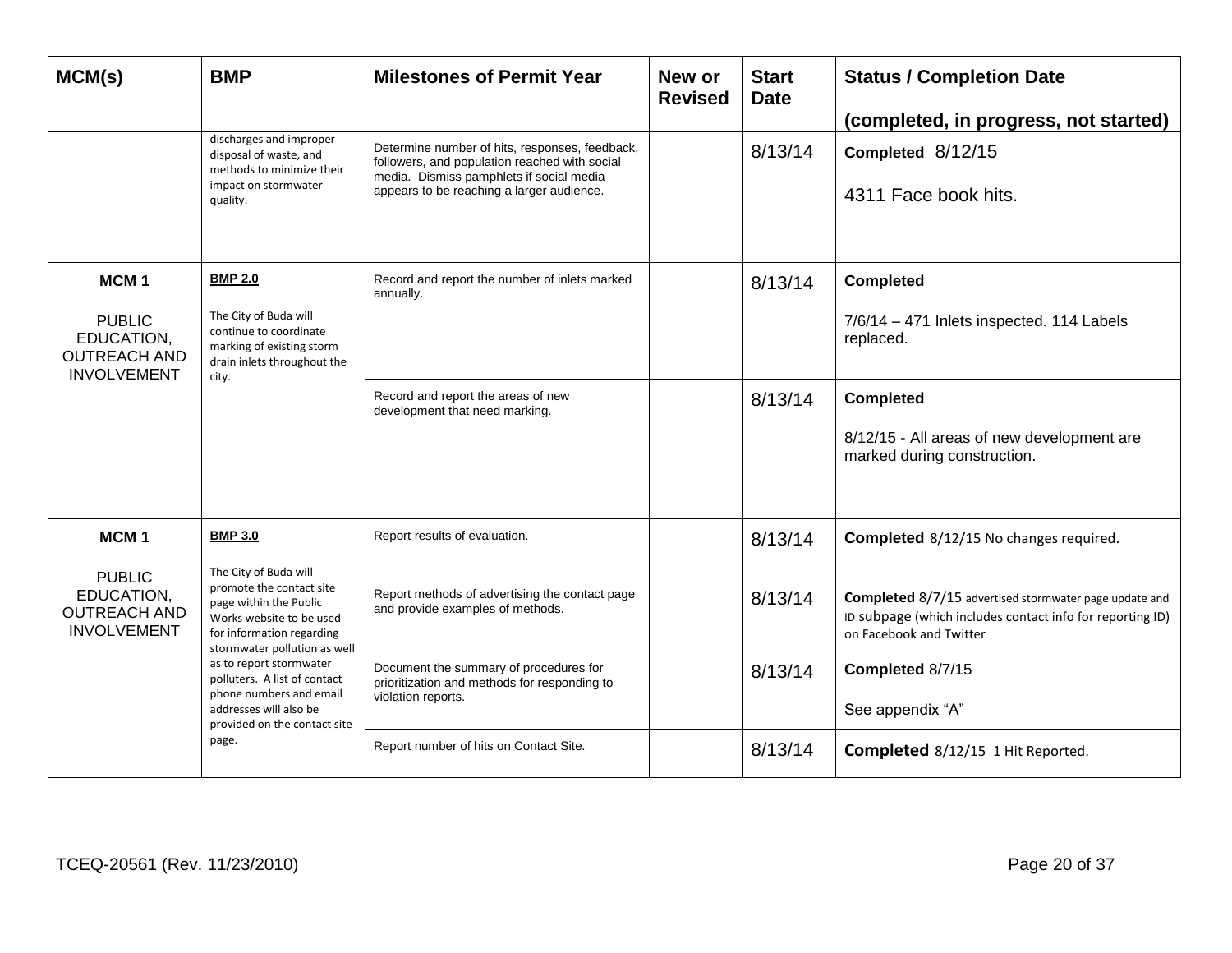| MCM(s)                                                                                       | <b>BMP</b>                                                                                                                                                                  | <b>Milestones of Permit Year</b>                                                                                        | New or<br><b>Revised</b> | <b>Start</b><br><b>Date</b> | <b>Status / Completion Date</b><br>(completed, in progress, not started)                                                       |
|----------------------------------------------------------------------------------------------|-----------------------------------------------------------------------------------------------------------------------------------------------------------------------------|-------------------------------------------------------------------------------------------------------------------------|--------------------------|-----------------------------|--------------------------------------------------------------------------------------------------------------------------------|
| MCM <sub>1</sub><br><b>PUBLIC</b><br>EDUCATION,<br><b>OUTREACH AND</b>                       | <b>BMP 4.0</b><br>The City of Buda will<br>continue to supply pet waste<br>disposal bags at several City<br>parks and will evaluate                                         | Record and report the number of waste bags<br>replaced annually.                                                        |                          | 8/13/14                     | <b>Completed</b><br>$6/16/15 - 17400$ Bags used.                                                                               |
| <b>INVOLVEMENT</b>                                                                           | possible expansion of the<br>program to other parks as<br>well.                                                                                                             | Record and report if new dispensers are added.                                                                          |                          | 8/13/14                     | <b>Completed</b><br>$6/17/15 - 3$ Stations added.                                                                              |
| MCM <sub>1</sub><br><b>PUBLIC</b><br>EDUCATION,<br><b>OUTREACH AND</b><br><b>INVOLVEMENT</b> | <b>BMP 5.0</b><br>The City of Buda will comply with<br>state and local public notice<br>requirements when<br>implementing a public<br>involvement/participation<br>program. | Record and report the number of meetings and<br>topics annually.                                                        |                          | 8/13/14                     | Completed 6/16/15<br>1 Survey and 2 meetings held on Stormwater Utility<br>Fee (See Website - City Council Packet - 06/16/15). |
| MCM <sub>2</sub><br><b>ILLICIT DISCHARGE</b><br><b>DETECTION AND</b><br><b>ELIMINATION</b>   | <b>BMP 1.0</b><br>Evaluate and update existing<br>MS4 storm sewer map as<br>necessary.                                                                                      | Record and report the updated MS4 map and<br>number of additional outfalls found, if necessary.                         |                          | 8/13/14                     | Completed 6/17/15 - Map updated.<br>3 Outfalls added.                                                                          |
| MCM <sub>2</sub><br><b>ILLICIT DISCHARGE</b><br><b>DETECTION AND</b><br><b>ELIMINATION</b>   | <b>BMP 2.0</b><br>The City of Buda will review<br>existing ordinances and develop<br>modifications as deemed                                                                | Adopt revised ordinance.                                                                                                |                          | 8/12/16                     | In progress.<br>Existing ordinance under review.                                                                               |
|                                                                                              | necessary to effectively prohibit<br>non-stormwater discharges into<br>the storm sewer system.                                                                              | Record the number of ordinance violations and<br>compare with prior years to assess ordinance<br>and BMP effectiveness. |                          | 8/13/16                     | Not started.                                                                                                                   |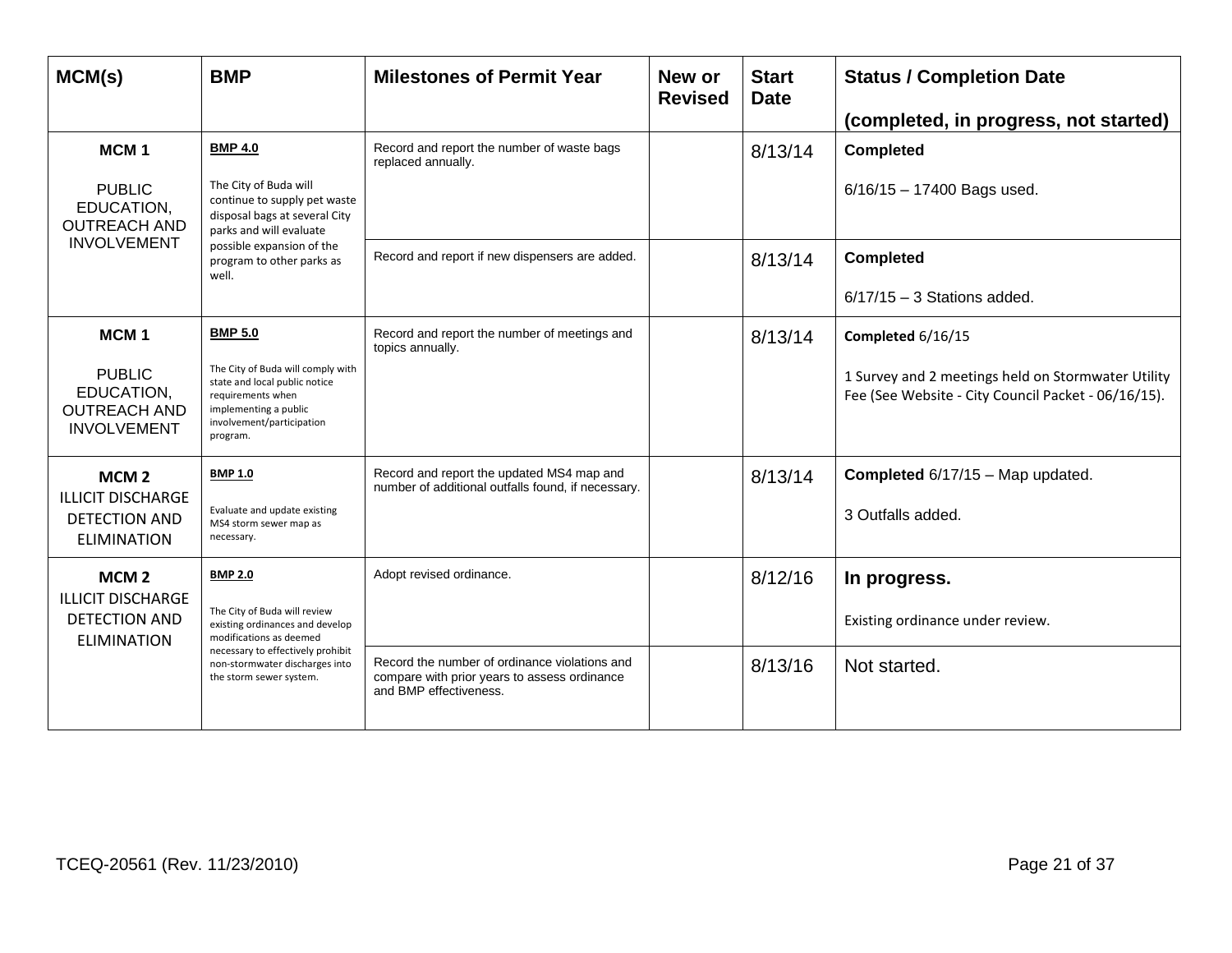| MCM(s)                                                                                     | <b>BMP</b>                                                                                                                                                                                             | <b>Milestones of Permit Year</b>                                                                                                    | New or<br><b>Revised</b>                                        | <b>Start</b><br><b>Date</b> | <b>Status / Completion Date</b><br>(completed, in progress, not started) |
|--------------------------------------------------------------------------------------------|--------------------------------------------------------------------------------------------------------------------------------------------------------------------------------------------------------|-------------------------------------------------------------------------------------------------------------------------------------|-----------------------------------------------------------------|-----------------------------|--------------------------------------------------------------------------|
| MCM <sub>2</sub><br><b>ILLICIT DISCHARGE</b><br><b>DETECTION AND</b><br><b>ELIMINATION</b> | <b>BMP 3.0</b><br>The City of Buda will<br>continue to provide<br>annual classroom and<br>field training to City staff<br>that have the potential to<br>encounter or respond to<br>illicit discharges. | Document the number of training classes<br>provided on illicit discharge and elimination and<br>names/number of staff participating |                                                                 | 8/13/14                     | Completed 8/12/15<br>1 Class provided / 20 staff in attendance.          |
| MCM <sub>2</sub><br><b>ILLICIT DISCHARGE</b><br><b>DETECTION AND</b>                       | <b>BMP 4.0</b><br>The City of Buda will<br>review and modify<br>methods of reporting<br>illicit discharges and spills<br>to the public. See "Storm<br><b>Water Quality Contact</b>                     | Continue updates on data/databases.                                                                                                 |                                                                 | 8/13/14                     | Completed 8/12/15                                                        |
|                                                                                            |                                                                                                                                                                                                        | <b>ELIMINATION</b><br>Site" under MCM 1.                                                                                            | Record and report number of illicit discharge related<br>calls. |                             | 8/13/14                                                                  |
| MCM <sub>2</sub><br><b>ILLICIT DISCHARGE</b><br>DETECTION AND                              | <b>BMP 5.0</b>                                                                                                                                                                                         | Adopt procedures.                                                                                                                   |                                                                 | 8/13/14                     | Completed 8/12/15<br>See appendix "B"                                    |
| <b>ELIMINATION</b>                                                                         | The City of Buda will<br>develop and implement<br>procedures to respond to                                                                                                                             | Adopt procedures.                                                                                                                   |                                                                 | 8/13/15                     | Not started.                                                             |
|                                                                                            | stormwater quality<br>complaints received by<br>the City.                                                                                                                                              | Record and report number of complaints<br>investigated annually.                                                                    |                                                                 | 8/13/15                     | Not started.                                                             |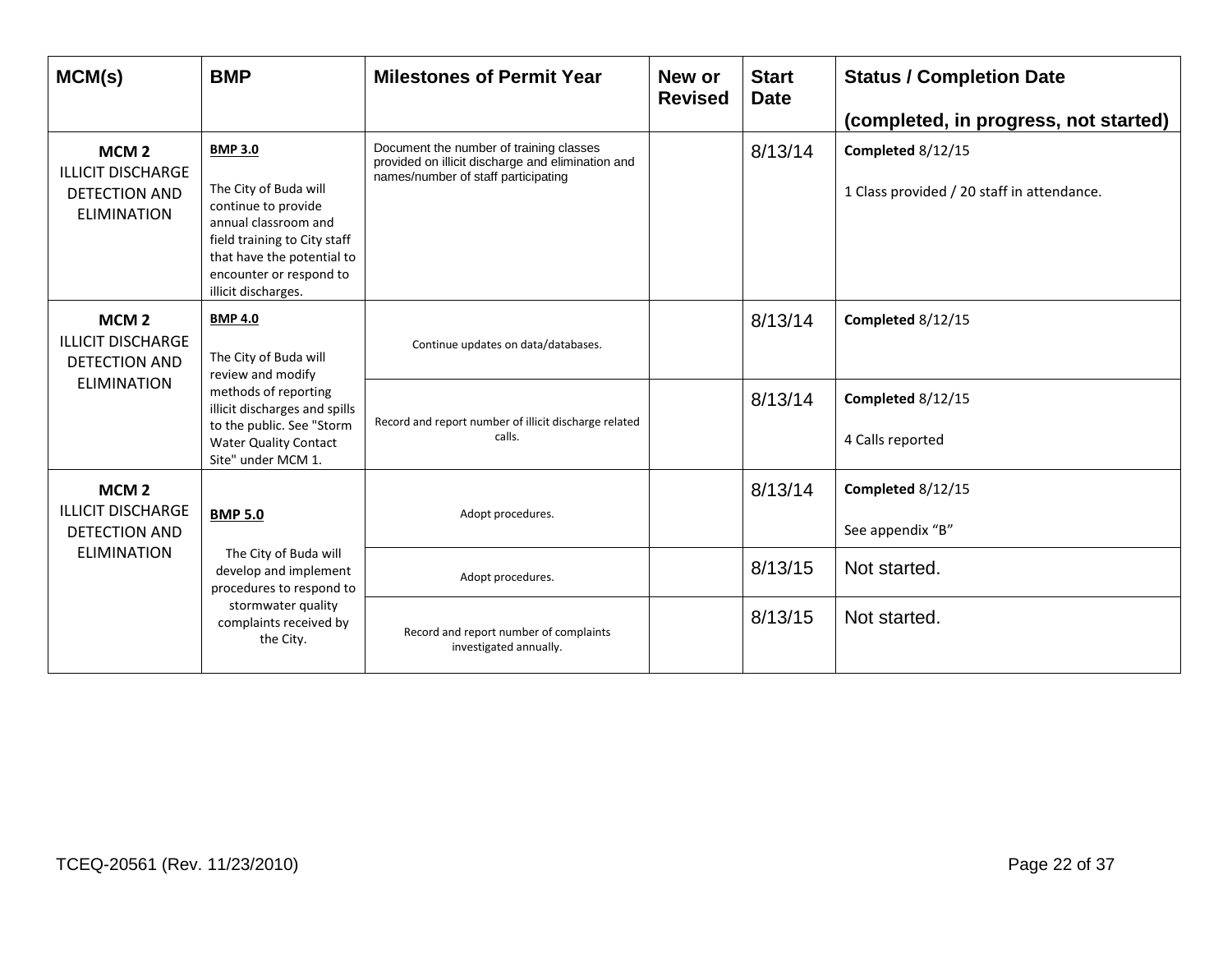| MCM(s)                                                                                     | <b>BMP</b>                                                                                                    | <b>Milestones of Permit Year</b>                                                                                | New or<br><b>Revised</b> | <b>Start</b><br><b>Date</b> | <b>Status / Completion Date</b><br>(completed, in progress, not started) |
|--------------------------------------------------------------------------------------------|---------------------------------------------------------------------------------------------------------------|-----------------------------------------------------------------------------------------------------------------|--------------------------|-----------------------------|--------------------------------------------------------------------------|
| MCM <sub>2</sub><br><b>ILLICIT DISCHARGE</b><br>DETECTION AND<br><b>ELIMINATION</b>        | <b>BMP 6.0</b><br>The City of Buda will<br>review existing plans<br>and modify them as<br>necessary to detect | Adopt changes to detection and elimination<br>procedures, if any.                                               |                          | 8/13/14                     | Completed<br>No changes required.                                        |
|                                                                                            | and address non-<br>stormwater<br>discharges, including<br>illegal dumping into<br>the MS4.                   | Report methods to rank/evaluate areas.                                                                          |                          | 8/13/15                     | Not started.                                                             |
|                                                                                            |                                                                                                               | Report number of outfalls screened and identified<br>hot spots visited and evaluated.                           |                          | 8/13/15                     | Not started.                                                             |
| MCM <sub>3</sub><br><b>CONSTRUCTION SITE</b><br><b>STORMWATER</b><br><b>RUNOFF CONTROL</b> | <b>BMP 1.0</b><br>The City of Buda will<br>evaluate the existing<br>City ordinances                           | Evaluate, revise, and adopt ordinance changes, if<br>necessary.                                                 |                          | 8/13/14                     | In progress.                                                             |
|                                                                                            | regarding control of<br>construction site<br>stormwater run-off<br>and update if<br>necessary.                | Record the number of ordinance violations and<br>compare with prior years to assess ordinance<br>effectiveness. |                          | 8/13/16                     | Not started.                                                             |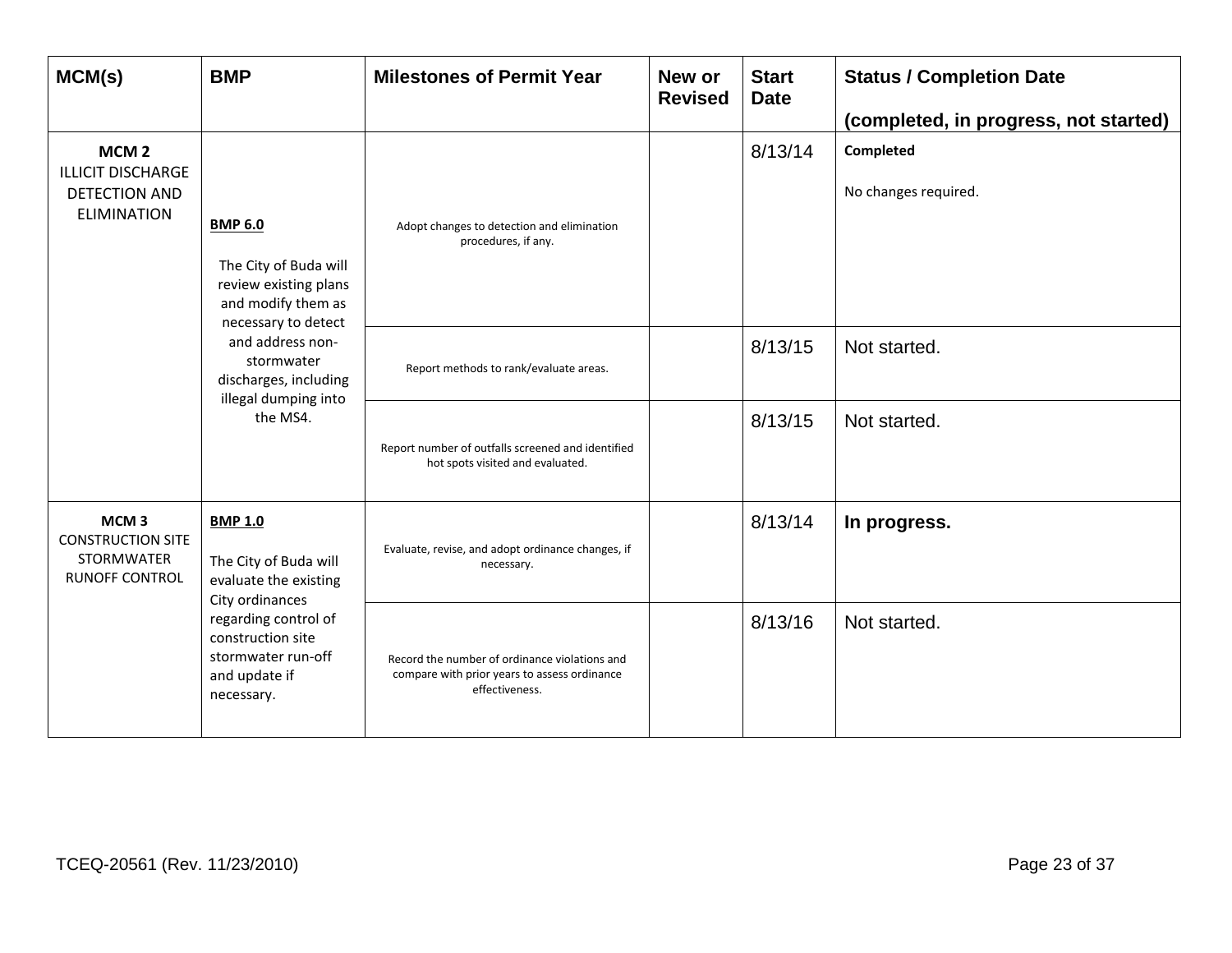| MCM(s)                                                                                     | <b>BMP</b>                                                                                                                                                                                                                                                           | <b>Milestones of Permit Year</b>                                                                                                 | New or<br><b>Revised</b> | <b>Start</b><br><b>Date</b> | <b>Status / Completion Date</b><br>(completed, in progress, not started)                                                                                          |
|--------------------------------------------------------------------------------------------|----------------------------------------------------------------------------------------------------------------------------------------------------------------------------------------------------------------------------------------------------------------------|----------------------------------------------------------------------------------------------------------------------------------|--------------------------|-----------------------------|-------------------------------------------------------------------------------------------------------------------------------------------------------------------|
| MCM <sub>3</sub><br><b>CONSTRUCTION SITE</b><br><b>STORMWATER</b><br><b>RUNOFF CONTROL</b> | <b>BMP 2.0</b><br>The City of Buda will<br>evaluate the existing<br>city procedures for site<br>plan review of<br>construction plans so<br>that potential water<br>quality impacts are<br>considered                                                                 | Document updates.                                                                                                                |                          | 8/13/14                     | <b>Completed</b><br>8/12/15- No changes required.                                                                                                                 |
|                                                                                            |                                                                                                                                                                                                                                                                      | Adopt new procedures.                                                                                                            |                          | 8/13/14                     | Completed 8/12/15.                                                                                                                                                |
|                                                                                            |                                                                                                                                                                                                                                                                      | Report number of plans reviewed annually.                                                                                        |                          | 8/13/14                     | Completed 8/12/15.<br>According to reports pulled from My Permit Now<br>for $8/13/14 - 8/12/15$ , the City reviewed/ are<br>reviewing 41 site development permits |
| MCM <sub>3</sub><br><b>CONSTRUCTION SITE</b><br><b>STORMWATER</b>                          | <b>BMP 3.0</b><br>The City of Buda will<br>evaluate and revise (if<br>necessary) the existing<br>City construction<br>inspection procedures<br>as they apply to<br>inspection of BMPs at<br>construction sites. The<br>City will implement the<br>update procedures. | Document changes to existing procedures, if any                                                                                  |                          | 8/13/14                     | <b>Completed</b> 6/8/15 - Changes made to<br>procedures.                                                                                                          |
| <b>RUNOFF CONTROL</b>                                                                      |                                                                                                                                                                                                                                                                      | Record and report the number of sites visited and<br>number of enforcement proceedings.                                          |                          | 8/13/16                     | Exceeded goal 8/12/15 - 46 Construction Site<br>visited and 45 Red Tags issued.                                                                                   |
|                                                                                            |                                                                                                                                                                                                                                                                      | Record and report the number of sites cited for non-<br>compliance and the number of sites that required<br>enforcement actions. |                          | 8/13/14                     | <b>Completed</b><br>8/12/15 - 45 Red Tags issued.                                                                                                                 |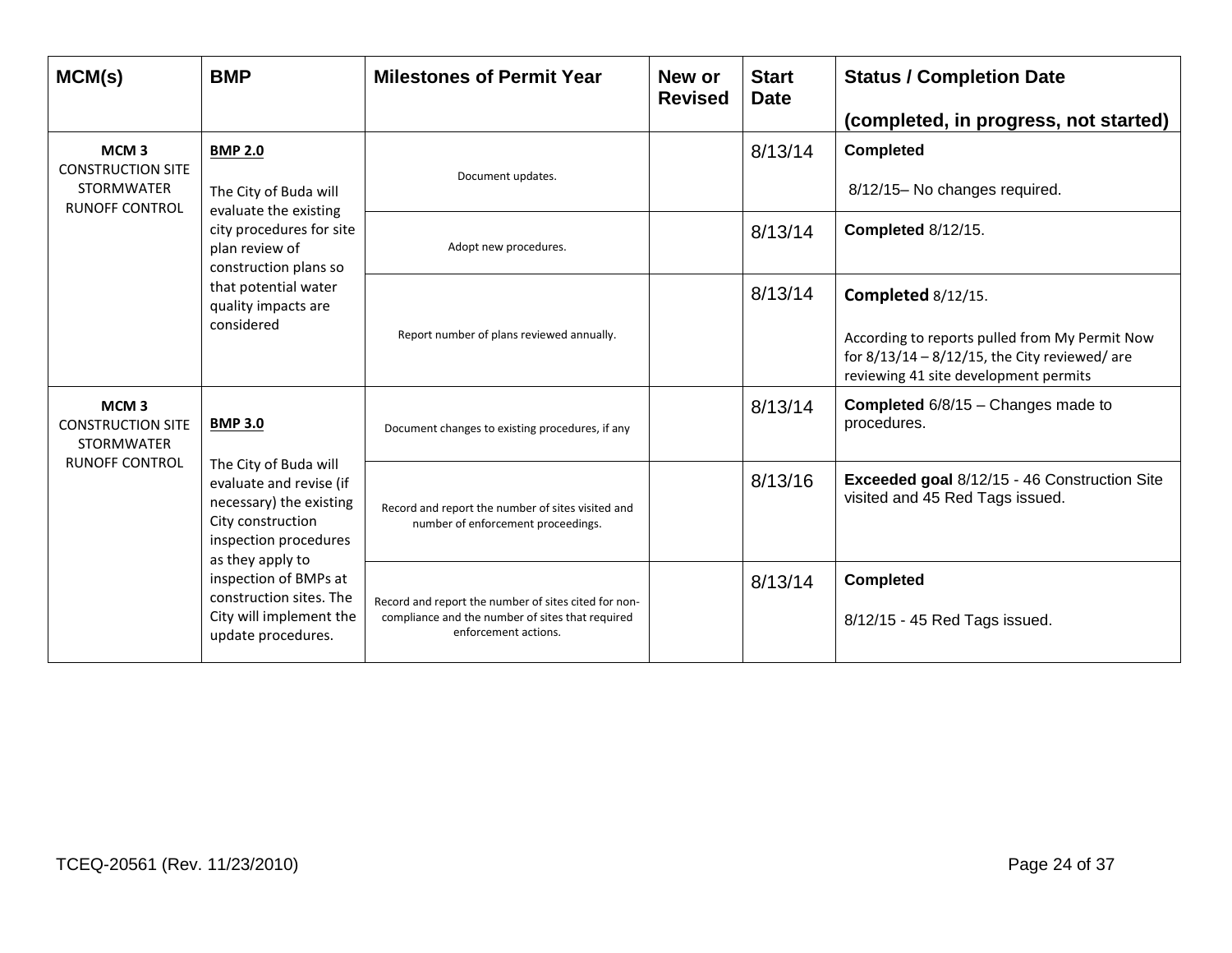| MCM(s)                                                                                     | <b>BMP</b>                                                                                                                                                                                                                                                                               | <b>Milestones of Permit Year</b>                                                                                                                   | New or<br><b>Revised</b> | <b>Start</b><br><b>Date</b> | <b>Status / Completion Date</b><br>(completed, in progress, not started) |
|--------------------------------------------------------------------------------------------|------------------------------------------------------------------------------------------------------------------------------------------------------------------------------------------------------------------------------------------------------------------------------------------|----------------------------------------------------------------------------------------------------------------------------------------------------|--------------------------|-----------------------------|--------------------------------------------------------------------------|
| MCM <sub>3</sub><br><b>CONSTRUCTION SITE</b><br><b>STORMWATER</b><br><b>RUNOFF CONTROL</b> | <b>BMP 4.0</b><br>The City of Buda will train<br>City staff on stormwater<br>construction regulation<br>and construction site<br>inspections. Provide<br>annual classroom and<br>field training to City staff<br>that have the potential to<br>perform construction site<br>inspections. | Document the number of training classes provided<br>on construction site stormwater runoff control and<br>the names/number of staff participating. |                          | 8/13/14                     | Completed 7/31/15<br>1 Class provided / 20 Staff attended.               |
| MCM <sub>3</sub><br><b>CONSTRUCTION SITE</b><br><b>STORMWATER</b>                          | <b>BMP 5.0</b><br>The City of Buda will<br>develop procedures for<br>the receipt and<br>consideration of public<br>inquiries, concerns, and<br>information submitted<br>regarding local<br>construction activities.                                                                      | Document procedures.                                                                                                                               |                          | 8/13/14                     | Completed 8/12/15                                                        |
| <b>RUNOFF CONTROL</b>                                                                      |                                                                                                                                                                                                                                                                                          | Adopt procedures.                                                                                                                                  |                          | 8/13/15                     | Completed 8/12/15                                                        |
|                                                                                            |                                                                                                                                                                                                                                                                                          | Record and report the number of submissions<br>related to stormwater construction.                                                                 |                          | 8/13/15                     | Completed 8/12/15<br>0 submissions related to stormwater                 |
| MCM <sub>4</sub><br>POST-<br><b>CONSTRUCTION</b><br>STORMWATER<br><b>MANAGEMENT IN</b>     | <b>BMP 1.0</b><br>The City of Buda will<br>evaluate the existing<br>city ordinances<br>regarding control of<br>post-construction site<br>stormwater run-off.                                                                                                                             | Evaluate, revise, and adopt new ordinances and<br>existing ordinance modifications, if any.                                                        |                          | 8/13/14                     | In progress.                                                             |
| <b>NEW DEVELOPMENT</b><br>AND<br>REDEVELOPMENT                                             |                                                                                                                                                                                                                                                                                          | Record and report distribution techniques used to<br>publicize adoption of ordinances.                                                             |                          | 8/13/16                     | Not started.                                                             |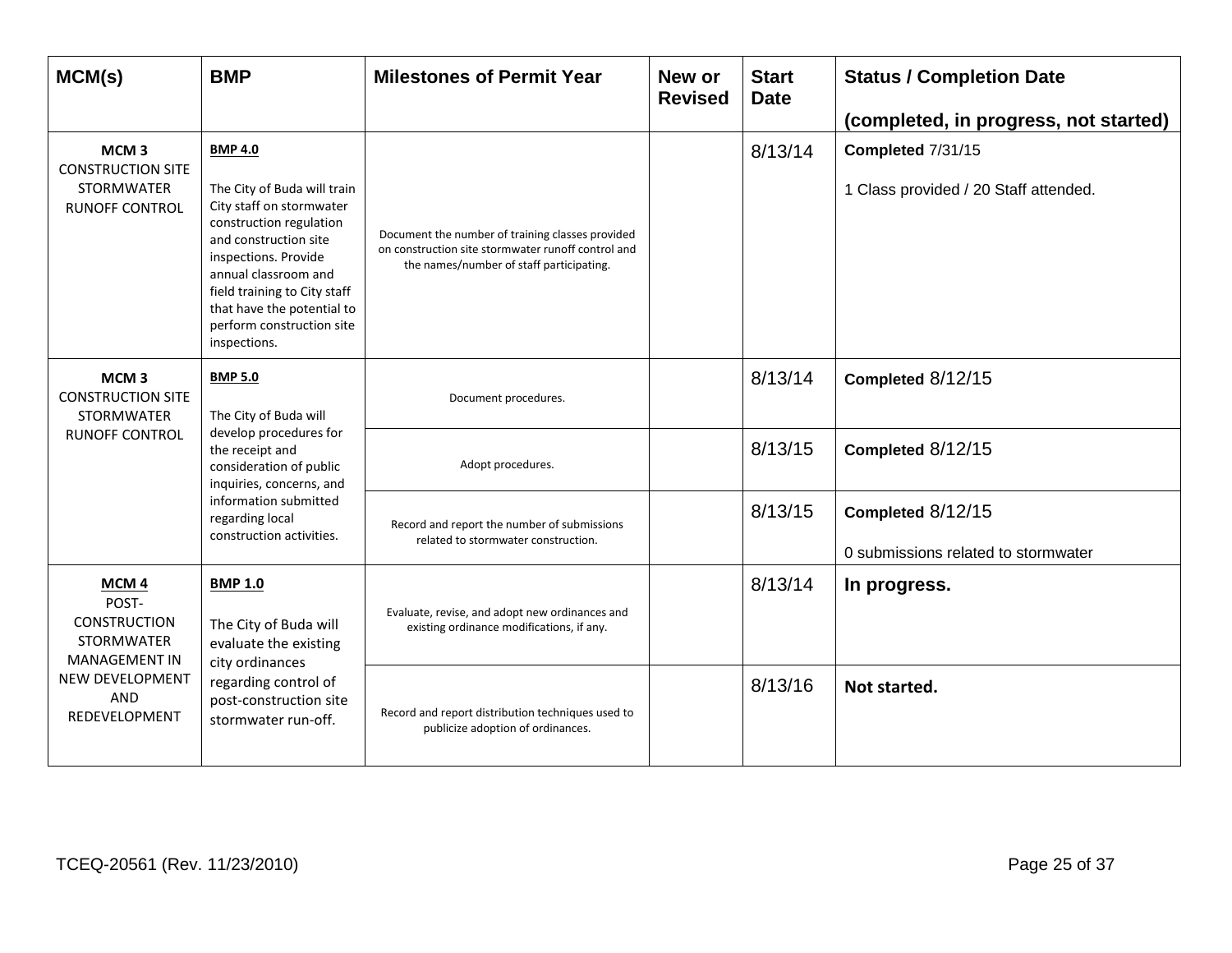| MCM(s)                                                                                                    | <b>BMP</b>                                                                                                                                                                                                                                                                                                                                                                                           | <b>Milestones of Permit Year</b> | New or<br><b>Revised</b> | <b>Start</b><br><b>Date</b> | <b>Status / Completion Date</b><br>(completed, in progress, not started) |
|-----------------------------------------------------------------------------------------------------------|------------------------------------------------------------------------------------------------------------------------------------------------------------------------------------------------------------------------------------------------------------------------------------------------------------------------------------------------------------------------------------------------------|----------------------------------|--------------------------|-----------------------------|--------------------------------------------------------------------------|
| MCM <sub>4</sub><br>POST-<br>CONSTRUCTION<br>STORMWATER<br><b>MANAGEMENT IN</b><br>NEW DEVELOPMENT<br>AND | <b>BMP 2.0</b><br>The City of Buda will<br>develop and implement<br>standard structural and<br>non-structural BMPs<br>which will mitigate post-<br>construction run-off and<br>that will ensure the long-<br>term operation and<br>maintenance of<br>structural stormwater<br>control measures<br>installed. In addition, the<br>City will develop<br>procedures to address<br>floatables and trash. | Document evaluation.             |                          | 8/13/14                     | <b>In Progress</b>                                                       |
| REDEVELOPMENT                                                                                             |                                                                                                                                                                                                                                                                                                                                                                                                      | Document changes.                |                          | 8/13/16                     | Not started.                                                             |
|                                                                                                           |                                                                                                                                                                                                                                                                                                                                                                                                      | Adopt procedures.                |                          | 8/13/16                     | Not started.                                                             |
|                                                                                                           |                                                                                                                                                                                                                                                                                                                                                                                                      |                                  |                          |                             |                                                                          |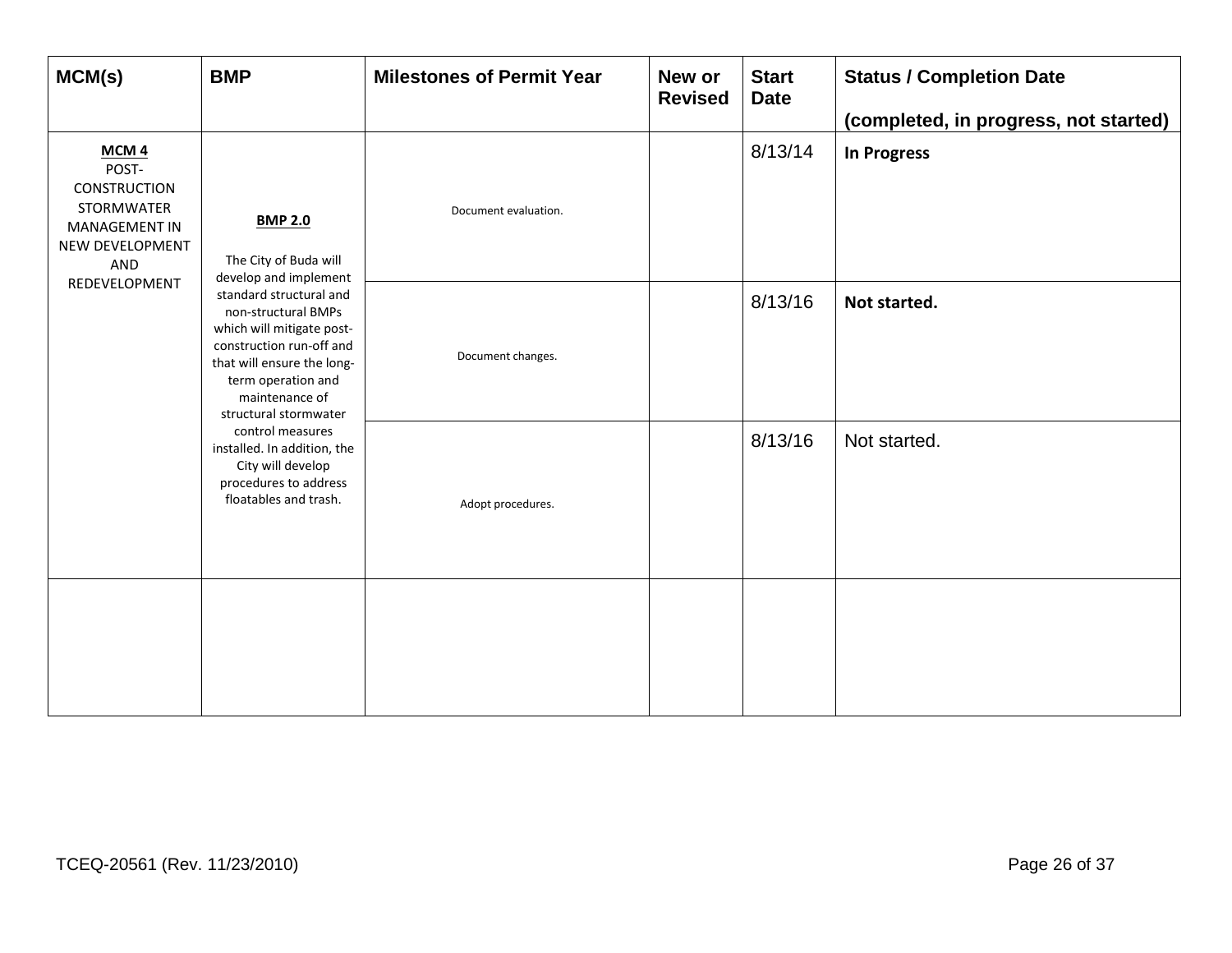| MCM(s)                                                                                                                                    | <b>BMP</b>                                                                                                                                                                                                    | <b>Milestones of Permit Year</b>      | New or<br><b>Revised</b> | <b>Start</b><br><b>Date</b> | <b>Status / Completion Date</b><br>(completed, in progress, not started) |
|-------------------------------------------------------------------------------------------------------------------------------------------|---------------------------------------------------------------------------------------------------------------------------------------------------------------------------------------------------------------|---------------------------------------|--------------------------|-----------------------------|--------------------------------------------------------------------------|
| MCM <sub>5</sub><br><b>POLLUTION</b><br>PREVENTION AND<br><b>GOOD</b><br><b>HOUSEKEEPING FOR</b><br><b>MUNICIPAL</b><br><b>OPERATIONS</b> | <b>BMP 1.0</b><br>The City of Buda will<br>develop and maintain<br>an inventory of<br>facilities and<br>stormwater controls<br>that it owns and<br>operates within the<br>regulated area of the<br>small MS4. | Document inventory.                   |                          | 8/13/14                     | Completed 6/17/15.                                                       |
|                                                                                                                                           |                                                                                                                                                                                                               | Report all permit numbers.            |                          | 8/13/14                     | Completed 6/17/15.                                                       |
|                                                                                                                                           |                                                                                                                                                                                                               | Report inventory.                     |                          | 8/13/14                     | Completed 6/17/15.                                                       |
| MCM <sub>5</sub><br><b>POLLUTION</b><br>PREVENTION AND<br><b>GOOD</b><br><b>HOUSEKEEPING FOR</b><br><b>MUNICIPAL</b><br><b>OPERATIONS</b> | <b>BMP 2.0</b><br>The City of Buda will<br>evaluate and revise, if<br>necessary, their<br>operation and<br>maintenance program<br>with the goal of<br>preventing or reducing<br>pollutant run-off from        | Document review.                      |                          | 8/13/14                     | Completed 6/17/15                                                        |
|                                                                                                                                           |                                                                                                                                                                                                               | Record and report list of activities. |                          | 8/13/14                     | Completed 6/17/15                                                        |
|                                                                                                                                           | municipal operation<br>into the storm sewer<br>system.                                                                                                                                                        | Adopt program.                        |                          | 8/13/15                     | Exceeded goal. Started program 8/13/14.                                  |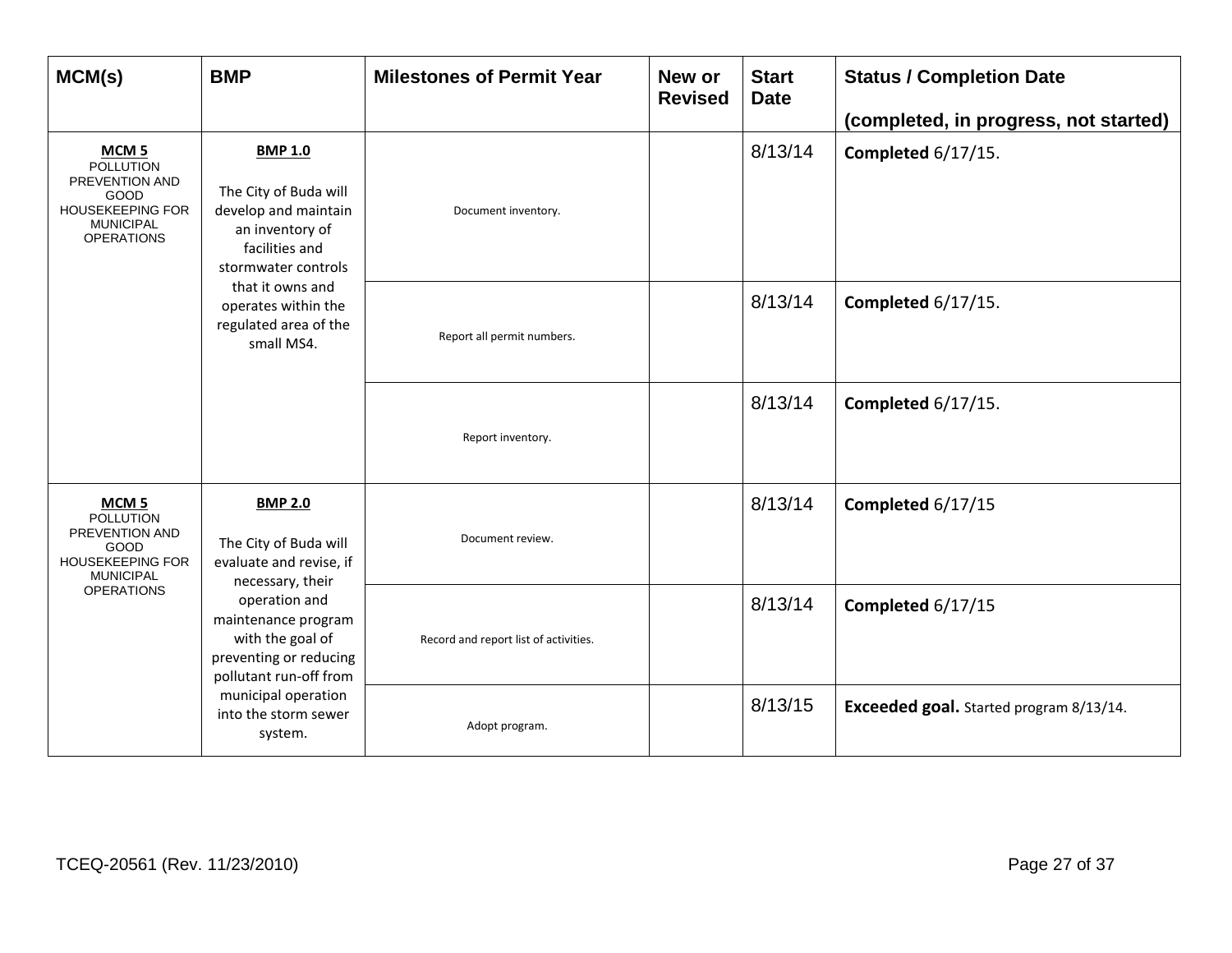| MCM(s)                                                                                                                             | <b>BMP</b>                                                                                                                                                                                                                                 | <b>Milestones of Permit Year</b>                                                                                                                                        | New or<br><b>Revised</b> | <b>Start</b><br><b>Date</b> | <b>Status / Completion Date</b><br>(completed, in progress, not started) |
|------------------------------------------------------------------------------------------------------------------------------------|--------------------------------------------------------------------------------------------------------------------------------------------------------------------------------------------------------------------------------------------|-------------------------------------------------------------------------------------------------------------------------------------------------------------------------|--------------------------|-----------------------------|--------------------------------------------------------------------------|
| MCM <sub>5</sub><br><b>POLLUTION</b><br>PREVENTION AND<br>GOOD<br><b>HOUSEKEEPING FOR</b><br><b>MUNICIPAL</b><br><b>OPERATIONS</b> | <b>BMP 3.0</b><br>The City of Buda will<br>assess their operations<br>and maintenance<br>practices, identify<br>pollutants of concern,<br>develop and implement a<br>set of pollution<br>prevention measures to<br>reduce the discharge of | Complete the municipal operations and facility<br>survey; report the number of facilities surveyed and<br>compare the number to the total number of City<br>facilities. |                          | 8/13/14                     | Completed 6/17/15<br>67 out of 67 facilities surveyed.                   |
|                                                                                                                                    |                                                                                                                                                                                                                                            | Document policies and procedures and adopt.                                                                                                                             |                          | 8/13/15                     | Not started.                                                             |
|                                                                                                                                    | pollutants in stormwater<br>and perform pollution<br>prevention inspection<br>measures.                                                                                                                                                    | Adopt program.                                                                                                                                                          |                          | 8/13/15                     | Not started.                                                             |
| MCM <sub>5</sub><br><b>POLLUTION</b><br>PREVENTION AND<br>GOOD<br><b>HOUSEKEEPING FOR</b><br><b>MUNICIPAL</b><br><b>OPERATIONS</b> | <b>BMP 4.0</b><br>The City of Buda shall<br>dispose of waste<br>materials generated<br>from the MS4 in<br>accordance with 30<br>TAC Chapters 330 or<br>335, as applicable.                                                                 | Develop program.                                                                                                                                                        |                          | 8/13/14                     | In progress.                                                             |
|                                                                                                                                    |                                                                                                                                                                                                                                            | Adopt program.                                                                                                                                                          |                          | 8/13/15                     | Not started.                                                             |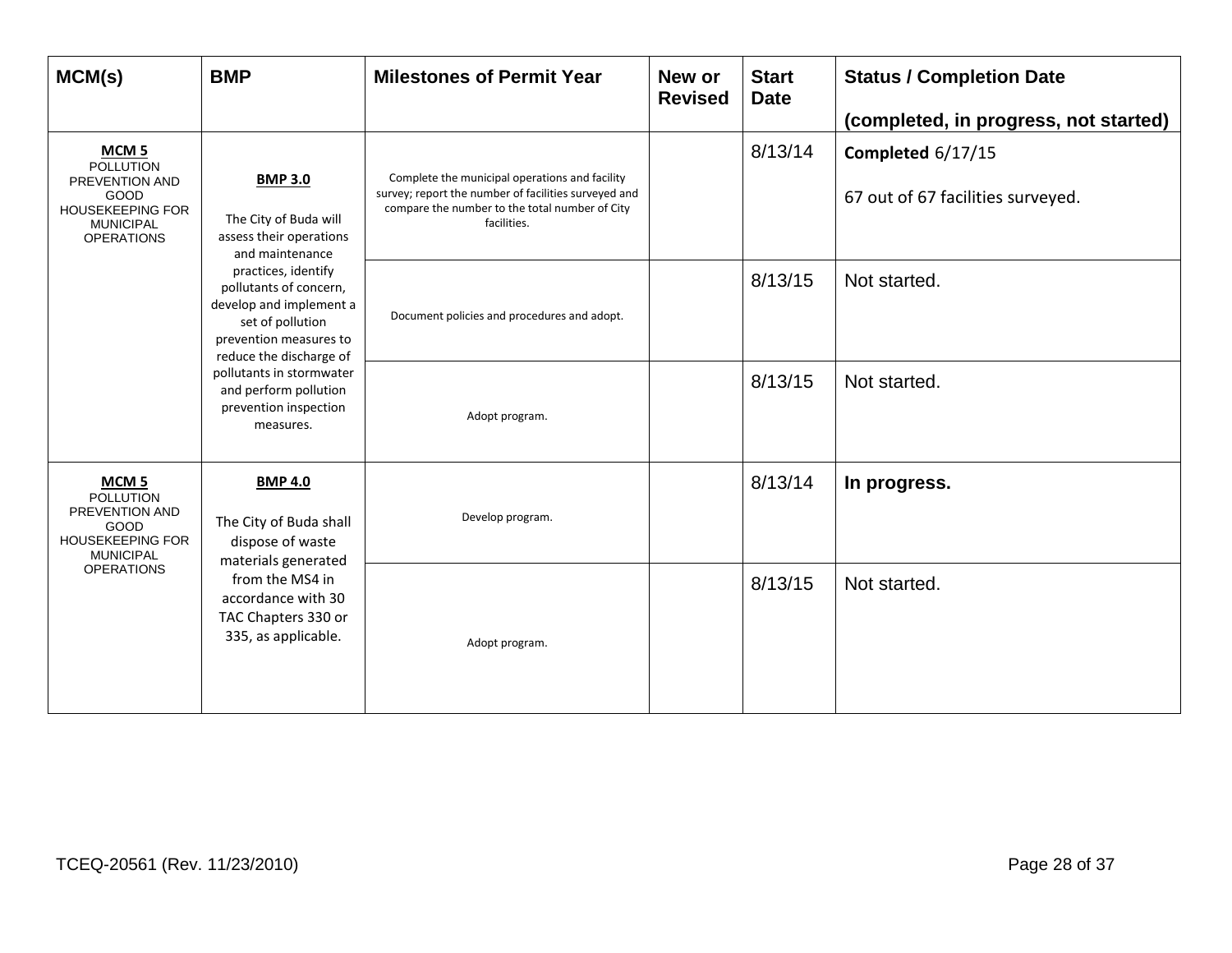| MCM(s)                                                                                                                                    | <b>BMP</b>                                                                                                                                                                                                                                                        | <b>Milestones of Permit Year</b>                                                                                                                     | New or<br><b>Revised</b> | <b>Start</b><br><b>Date</b> | <b>Status / Completion Date</b><br>(completed, in progress, not started)                |
|-------------------------------------------------------------------------------------------------------------------------------------------|-------------------------------------------------------------------------------------------------------------------------------------------------------------------------------------------------------------------------------------------------------------------|------------------------------------------------------------------------------------------------------------------------------------------------------|--------------------------|-----------------------------|-----------------------------------------------------------------------------------------|
| MCM <sub>5</sub><br><b>POLLUTION</b><br>PREVENTION AND<br>GOOD<br><b>HOUSEKEEPING FOR</b><br><b>MUNICIPAL</b><br><b>OPERATIONS</b>        | <b>BMP 5.0</b><br>The City of Buda will<br>provide contractor<br>oversight for landscaping<br>and maintenance<br>contracts and revise<br>contract verbiage to<br>require lawn<br>maintenance contractors<br>to follow City adopted<br>stormwater quality<br>BMPs. | Record and report the number of landscaping<br>contracts that follow the City adopted storm water<br>quality BMPs.                                   |                          | 8/13/14                     | Completed 8/12/15.<br>City of Buda has no Lawn Contractors on contract<br>at this time. |
|                                                                                                                                           |                                                                                                                                                                                                                                                                   | Have new contracts adopt City's stormwater<br>program.                                                                                               |                          | 8/13/14                     | Completed 8/12/15.<br>City of Buda has no Lawn Contractors on contract<br>at this time. |
| MCM <sub>5</sub><br><b>POLLUTION</b><br><b>PREVENTION AND</b><br>GOOD<br><b>HOUSEKEEPING FOR</b><br><b>MUNICIPAL</b><br><b>OPERATIONS</b> | <b>BMP 6.0</b><br>The City of Buda will<br>evaluate and revise, if<br>necessary, their<br>training program for<br>city employees<br>responsible for<br>municipal operations<br>subject to the<br>Operation and<br>Maintenance Program.                            | Document the number of training classes<br>provided on good housekeeping and pollution<br>prevention and the names/number of staff<br>participating. |                          | 8/13/14                     | Completed 8/4/15<br>2 Classes provided / 25 Staff attended.                             |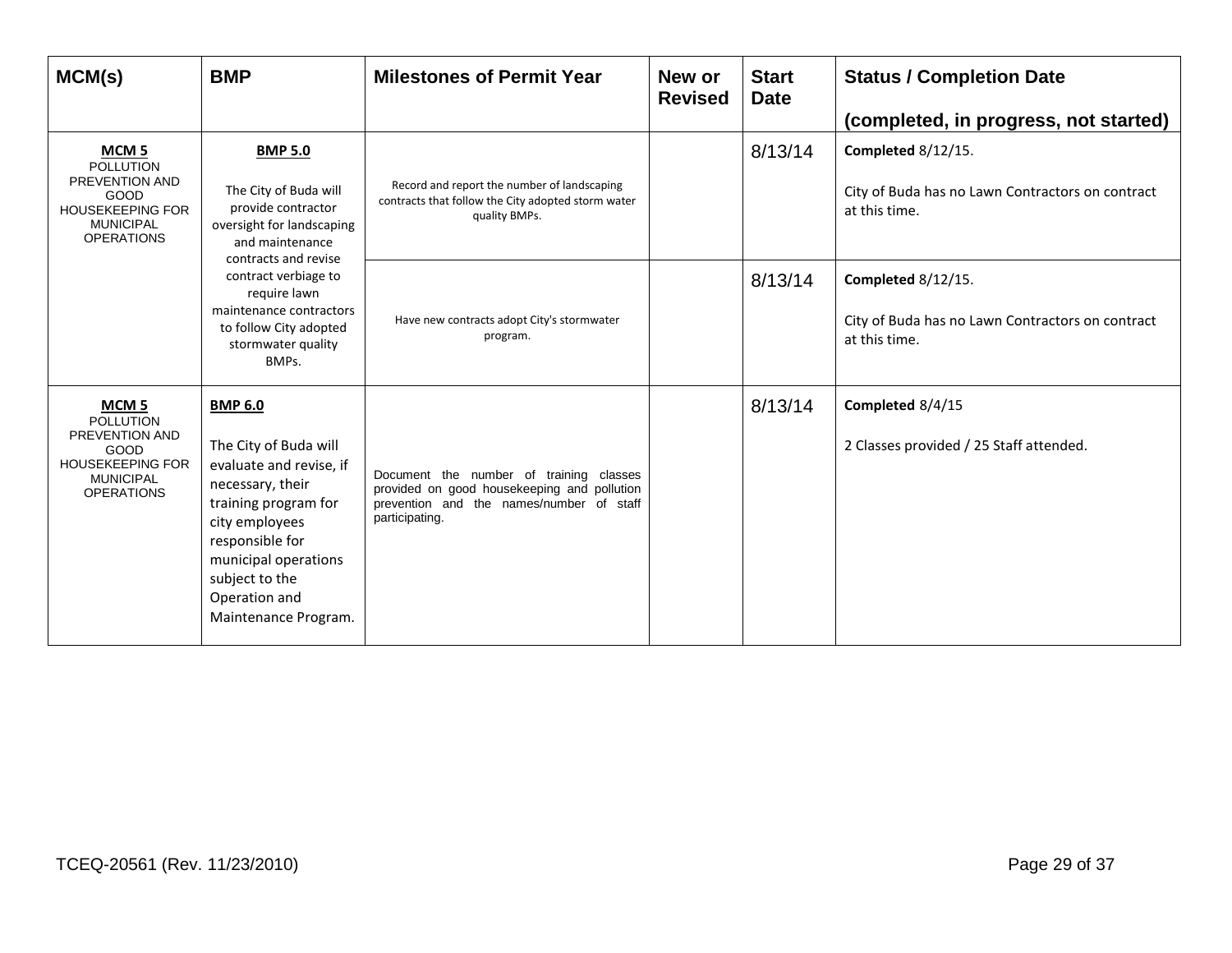# **Table 2 – Measurable Goals Status**

| MCM(s) | <b>Measurable</b><br>Goal(s)                                                                                                                                                                                 | <b>Success</b> | <b>Proposed Changes</b><br>(submit NOC as needed) |
|--------|--------------------------------------------------------------------------------------------------------------------------------------------------------------------------------------------------------------|----------------|---------------------------------------------------|
| 1      | Continue to maintain<br>stormwater website and<br>continue to post relevant<br>stormwater information.                                                                                                       | Met goal       | None                                              |
| 1      | Provide public access to the City<br>SWMP and Annual Reports.                                                                                                                                                | Met goal       | None                                              |
| 1      | Post stormwater quality<br>messages when local newsletter<br>available.                                                                                                                                      | Met goal       | None                                              |
|        | Adopt a social media platform<br>that will disseminate<br>information on stormwater<br>quality and environmental<br>education. Commit to at least 1<br>post per month or an average of<br>12 posts per year. | Met goal       | None                                              |
| 1      | Update and distribute<br>pamphlets, look for existing<br>pamphlets that may be used.                                                                                                                         | Met goal       | None                                              |
| 1      | Evaluate if social media is a<br>better option and discontinue<br>pamphlets if necessary.                                                                                                                    | Met goal       | None                                              |
| 1      | Replace old/broken markers.                                                                                                                                                                                  | Met goal       | None                                              |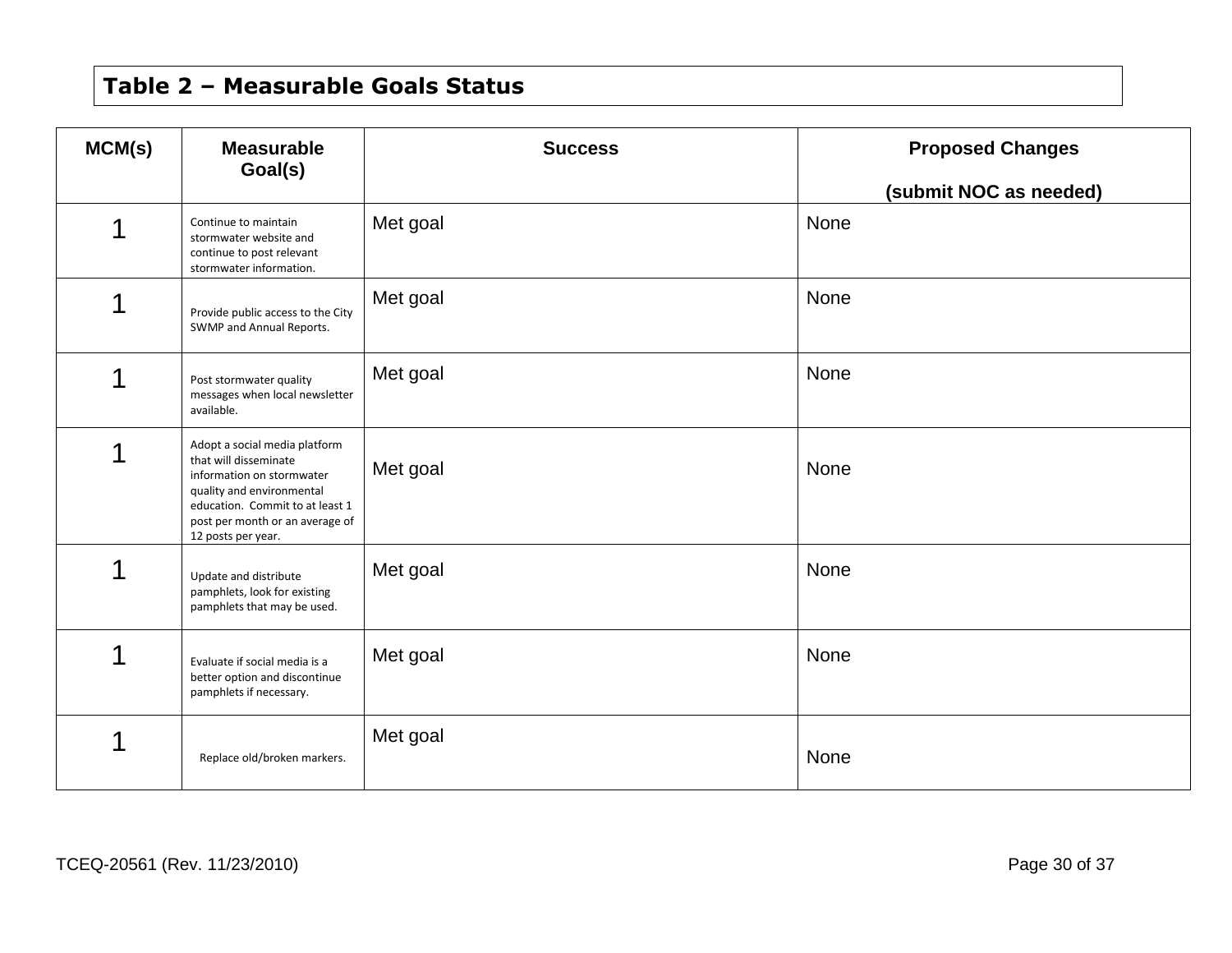| MCM(s)                  | <b>Measurable</b><br>Goal(s)                                                      | <b>Success</b> | <b>Proposed Changes</b> |
|-------------------------|-----------------------------------------------------------------------------------|----------------|-------------------------|
|                         |                                                                                   |                | (submit NOC as needed)  |
| 1                       | Require all new construction to<br>include markers for storm drain<br>inlets.     | Met goal       | None                    |
| $\mathbf 1$             | Evaluate and revise contact<br>page, if necessary.                                | Met goal       | None                    |
| $\mathbf 1$             | Advertise contact page on<br>website and newsletter.                              | Met goal       | None                    |
| $\overline{\mathbf{1}}$ | Continue tracking procedures<br>for stormwater polluter reports,<br>if necessary. | Met goal       | None                    |
| $\mathbf 1$             | Maintain and operate<br>stormwater quality contact<br>page.                       | Met goal       | None                    |
| $\mathbf 1$             | Resupply pet waste bag<br>dispensers at parks as needed.                          | Met goal       | None                    |
| $\overline{2}$          | Evaluate and update existing<br>MS4 storm sewer map as<br>necessary.              | Met goal       | None                    |
| 2                       | Review and update ordinance, if<br>necessary.                                     | Exceeded goal  | None                    |
| $\overline{2}$          | Implement revised ordinance, if<br>necessary.                                     | Exceeded goal  | None                    |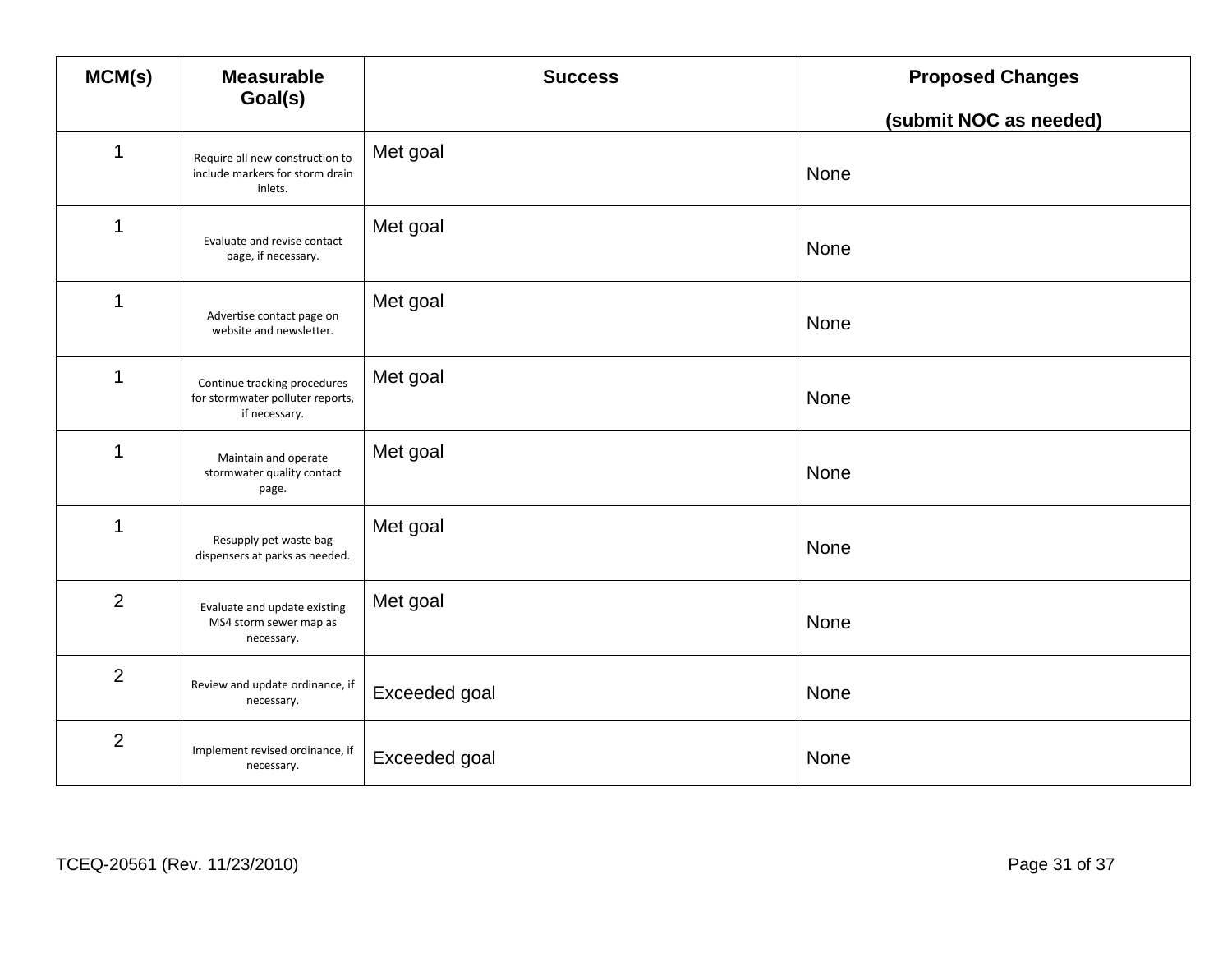| MCM(s)         | <b>Measurable</b><br>Goal(s)                                                                                                                                     | <b>Success</b> | <b>Proposed Changes</b> |
|----------------|------------------------------------------------------------------------------------------------------------------------------------------------------------------|----------------|-------------------------|
|                |                                                                                                                                                                  |                | (submit NOC as needed)  |
| $\overline{2}$ | Provide annual training for all<br>appropriate employees on the<br>detection and elimination of<br>illicit discharges.                                           | Met goal       | None                    |
| $\overline{2}$ | Perform updates of<br>data/database information.                                                                                                                 | Met goal       | None                    |
| $\overline{2}$ | The City of Buda will develop<br>and implement procedures to<br>respond to stormwater quality<br>complaints received by the City.                                | Met goal       | None                    |
| 2              | Evaluate and revise illicit<br>discharge detection and<br>elimination procedures, if<br>needed. Develop tracking<br>procedures for illicit discharge<br>reports. | Met goal       | None                    |
| 3              | The City of Buda will evaluate<br>the existing City ordinances<br>regarding control of<br>construction site stormwater<br>run-off and update if necessary.       | Met goal       | None                    |
| 3              | Review and update existing site<br>plan review procedures, if<br>necessary                                                                                       | Met goal       | None                    |
| 3              | Implement revised procedures,<br>if necessary.                                                                                                                   | Met goal       | None                    |
| 3              | Review all plans that require<br>coverage under the<br><b>Construction General Permit.</b>                                                                       | Met goal       | None                    |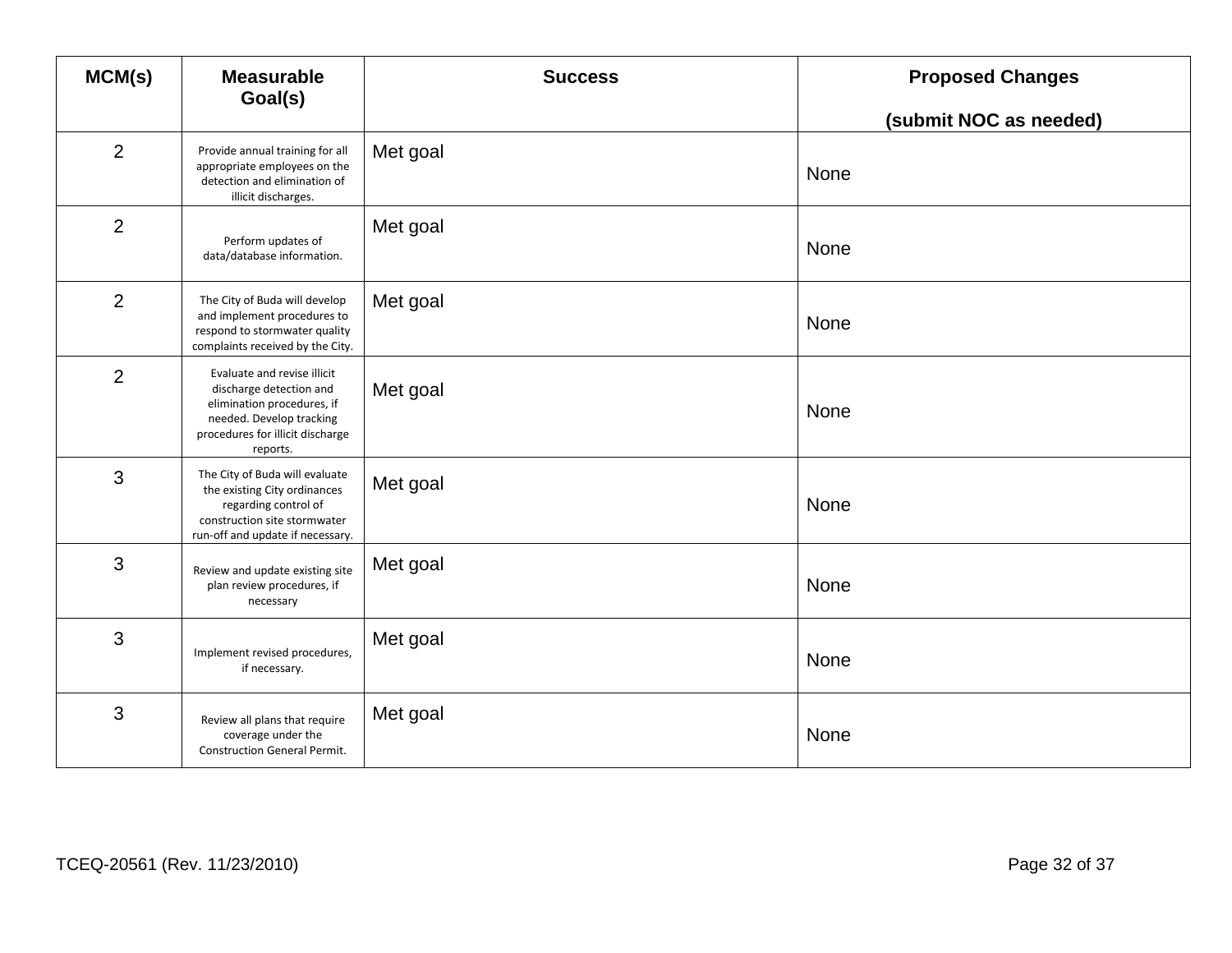| MCM(s)         | <b>Measurable</b><br>Goal(s)                                                                                                                                                                                                               | <b>Success</b> | <b>Proposed Changes</b> |
|----------------|--------------------------------------------------------------------------------------------------------------------------------------------------------------------------------------------------------------------------------------------|----------------|-------------------------|
|                |                                                                                                                                                                                                                                            |                | (submit NOC as needed)  |
| 3              | Update construction site<br>inspection procedures and<br>inspection forms, if necessary.<br>Operators will address erosion<br>and sediment controls, soil<br>stabilization, selection of<br>appropriate BMPs, and<br>development of SWPPP. | Met goal       | None                    |
| 3              | Resolve all non-compliance<br>issues in a timely manner,<br>number of days to be<br>determined during program<br>development.                                                                                                              | Met goal       | None                    |
| 3              | Provide annual training for all<br>appropriate employees on the<br>stormwater construction site<br>inspections.                                                                                                                            | Met goal       | None                    |
| 3              | The City of Buda will develop<br>procedures for the receipt and<br>consideration of public<br>inquiries, concerns, and<br>information submitted<br>regarding local construction<br>activities.                                             | Met goal       | None                    |
| $\overline{4}$ | Evaluate existing ordinance and<br>develop draft ordinance<br>modifications, if necessary.                                                                                                                                                 | Met goal       | None                    |
| $\overline{4}$ | Evaluate City of Austin Drainage<br>Criteria Manual.                                                                                                                                                                                       | Met goal       | None                    |
| $\overline{4}$ | Review post-construction<br>structural and non-structural<br>BMPs.                                                                                                                                                                         | Met goal       | None                    |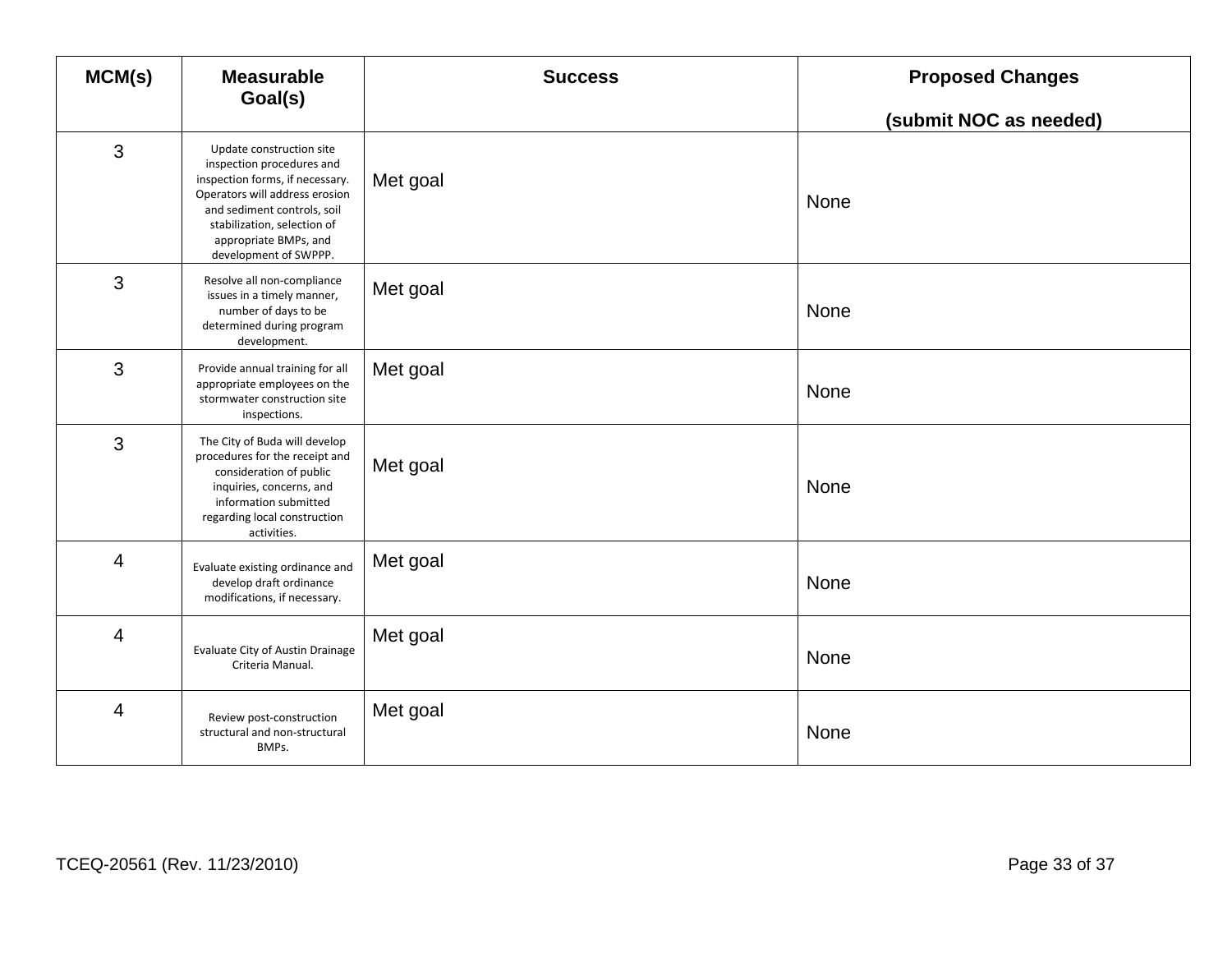| MCM(s)          | <b>Measurable</b><br>Goal(s)                                                                                                                                                                                                           | <b>Success</b> | <b>Proposed Changes</b> |
|-----------------|----------------------------------------------------------------------------------------------------------------------------------------------------------------------------------------------------------------------------------------|----------------|-------------------------|
|                 |                                                                                                                                                                                                                                        |                | (submit NOC as needed)  |
| 5               | Perform initial inventory and<br>document.                                                                                                                                                                                             | Met goal       | None                    |
| 5               | Compile list of all TCEQ and<br>other applicable permit<br>numbers.                                                                                                                                                                    | Met goal       | None                    |
| 5               | Maintain inventory.                                                                                                                                                                                                                    | Met goal       | None                    |
| 5               | Review City operations and<br>maintenance programs.                                                                                                                                                                                    | Met goal       | None                    |
| 5               | Create list of all municipal<br>activities to be included in the<br>program.                                                                                                                                                           | Met goal       | None                    |
| 5               | Perform municipal operations<br>and facility survey.                                                                                                                                                                                   | Met goal       | None                    |
| $5\phantom{.0}$ | Upon expiration of existing<br>contracts that relate to City<br>owned properties and have the<br>potential of impacting<br>stormwater quality, City will<br>evaluate and revise contracts to<br>adopt City stormwater quality<br>BMPs. | Met goal       | None                    |
| 5               | Implement revised contracts.                                                                                                                                                                                                           | Met goal       | None                    |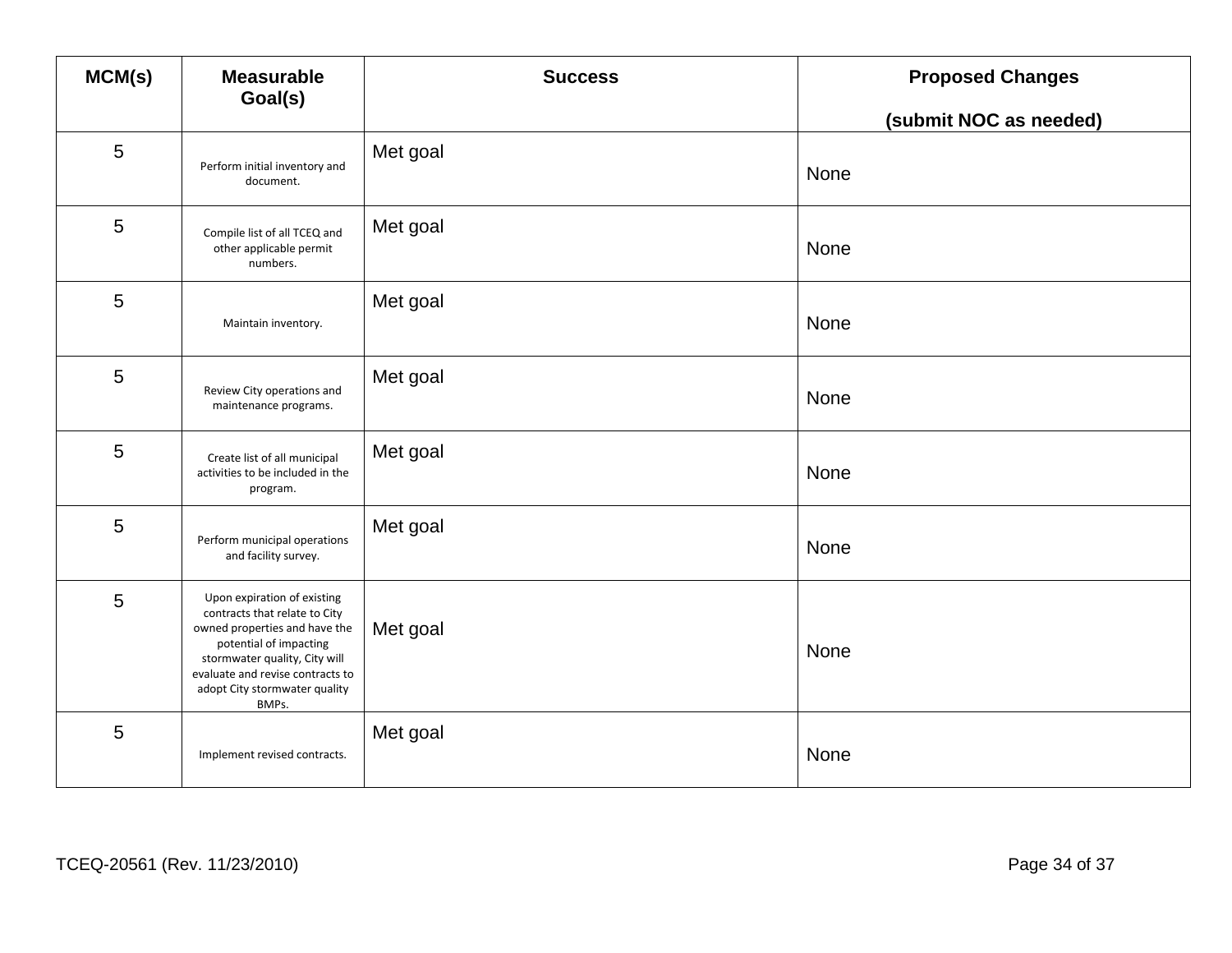| MCM(s) | <b>Measurable</b><br>Goal(s)                                                                                           | <b>Success</b> | <b>Proposed Changes</b><br>(submit NOC as needed) |
|--------|------------------------------------------------------------------------------------------------------------------------|----------------|---------------------------------------------------|
| 5      | Provide annual training for all<br>appropriate employees on<br>pollution prevention and good<br>housekeeping measures. | Met goal       | None                                              |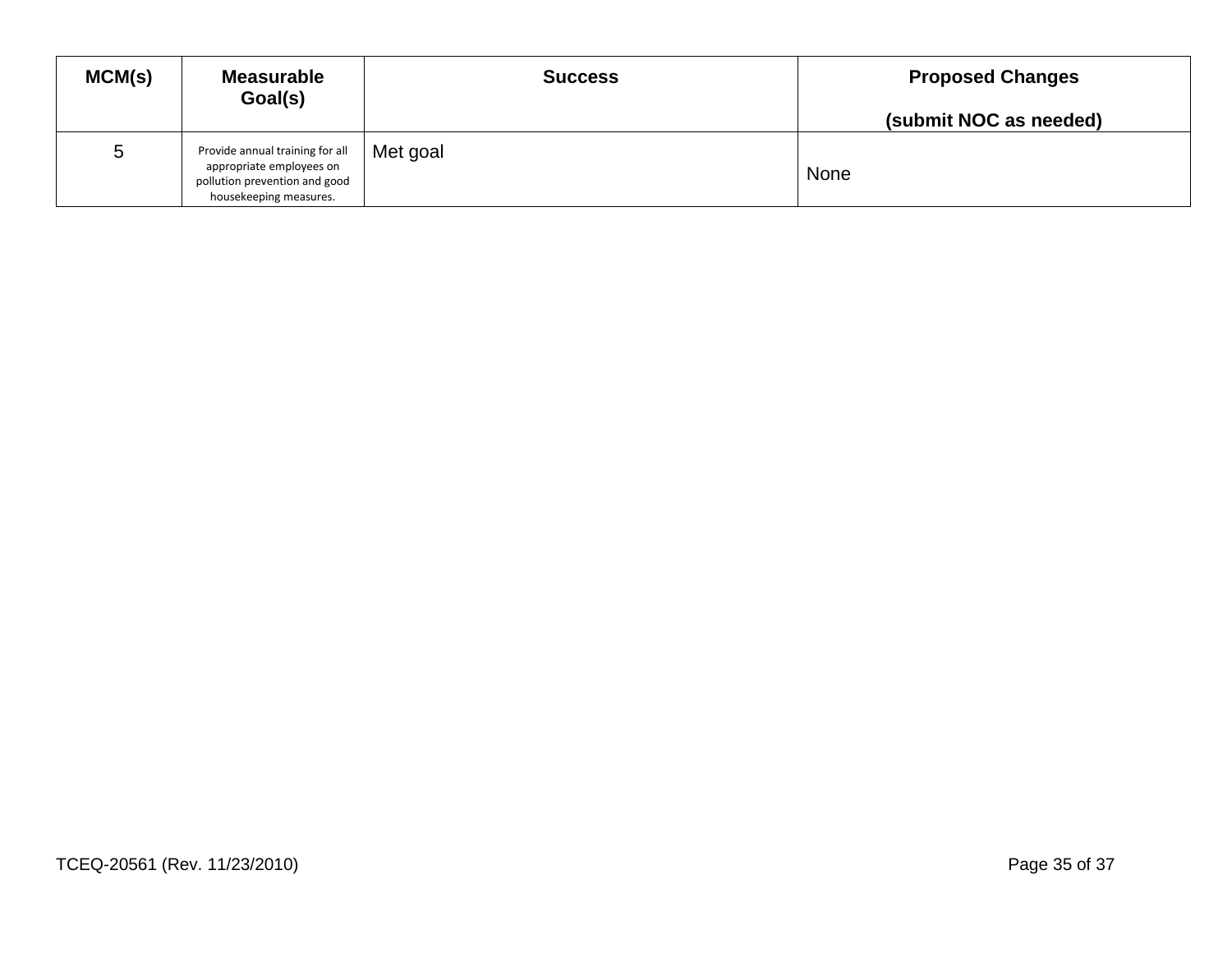### **E. Certification**

I certify under penalty of law that this document and all attachments were prepared under my direction or supervision in accordance with a system designed to assure that qualified personnel properly gathered and evaluated the information submitted. Based on my inquiry of the person or persons who manage the system, or those persons directly responsible for gathering the information, the information submitted is, to the best of my knowledge and belief, true, accurate, and complete. I am aware that there are significant penalties for submitting false information, including the possibility of fine and imprisonment for knowing violations.

| Name (printed): Mike Beggs Manuscriptum Manuscriptum Manuscriptum Manuscriptum Manuscriptum Manuscriptum Manus | Title: Director of Public Works                                                                                                                                                                                                     |
|----------------------------------------------------------------------------------------------------------------|-------------------------------------------------------------------------------------------------------------------------------------------------------------------------------------------------------------------------------------|
|                                                                                                                |                                                                                                                                                                                                                                     |
|                                                                                                                |                                                                                                                                                                                                                                     |
|                                                                                                                |                                                                                                                                                                                                                                     |
|                                                                                                                |                                                                                                                                                                                                                                     |
|                                                                                                                | Date: National Accounts and Accounts and Accounts and Accounts and Accounts and Accounts and Accounts and Accounts and Accounts and Accounts and Accounts and Accounts and Accounts and Accounts and Accounts and Accounts and      |
|                                                                                                                |                                                                                                                                                                                                                                     |
|                                                                                                                |                                                                                                                                                                                                                                     |
|                                                                                                                |                                                                                                                                                                                                                                     |
|                                                                                                                | Date: <u>Date: Explorer</u> Partnership and Partnership and Partnership and Partnership and Partnership and Partnership and Partnership and Partnership and Partnership and Partnership and Partnership and Partnership and Partner |
|                                                                                                                |                                                                                                                                                                                                                                     |

Add pages as needed.